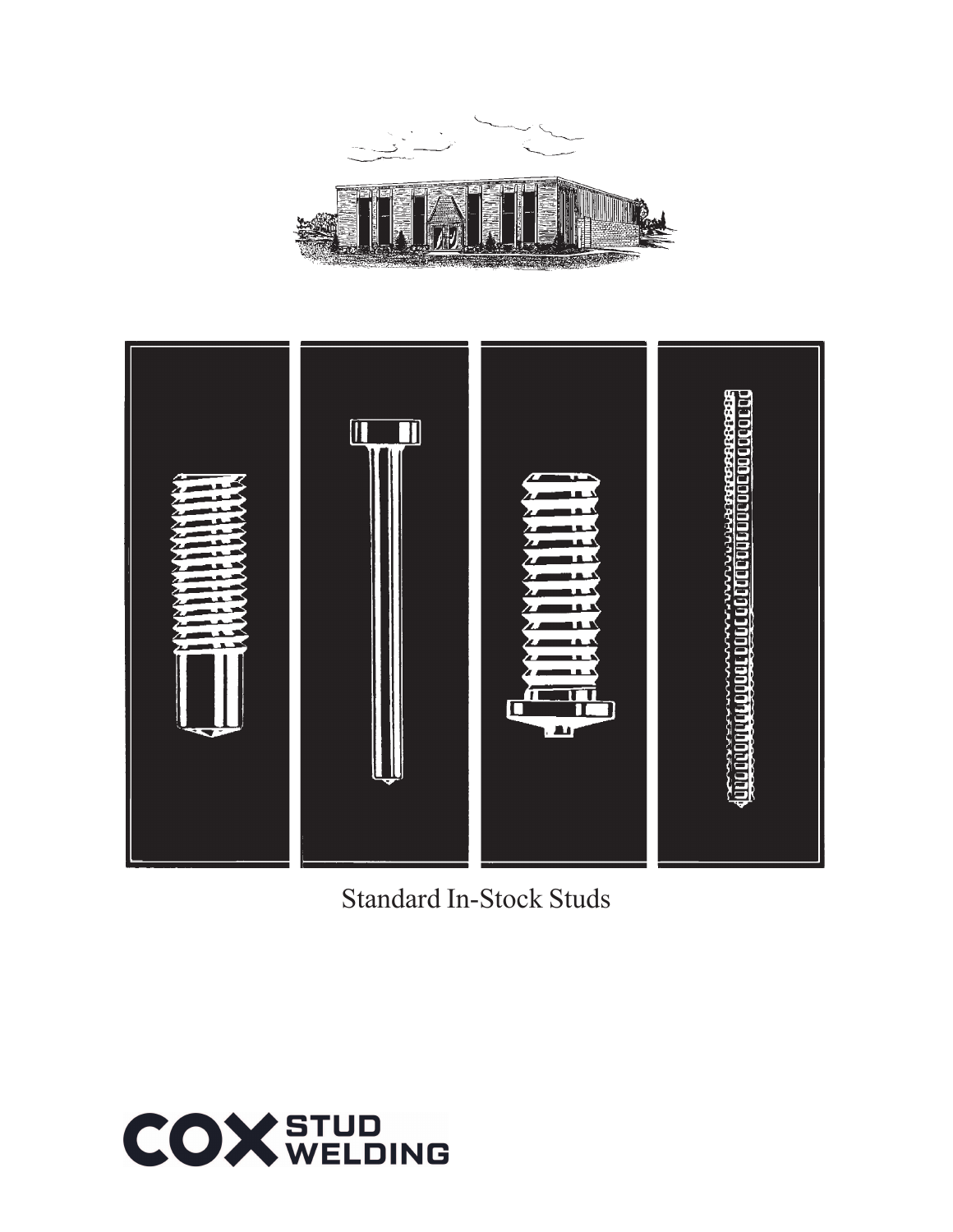# **TABLE OF CONTENTS**

| i-iii     |
|-----------|
| iv-viii   |
| <b>ix</b> |
| 1         |
| 2         |
| 3         |
|           |
| 5         |
| 6         |
| 7         |
|           |
| 9         |
| 10        |
| 11        |
| 12        |
| 13        |
| $14 - 16$ |
| 17        |
| 18        |
| 19        |
| 20        |
| 21        |

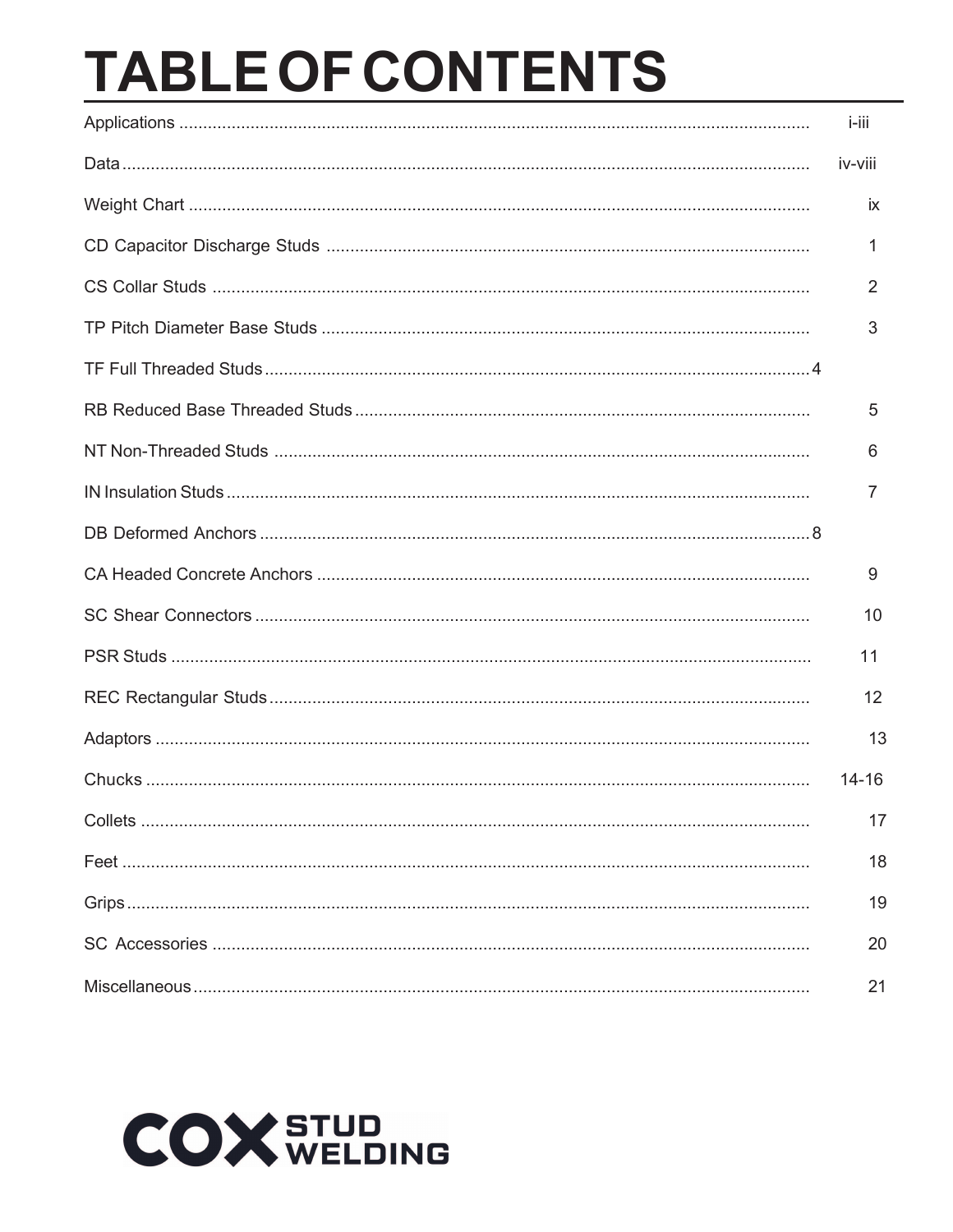# **APPLICATIONS**



Typical embed plate. Typical loading dock



embed plate.



Typical expansion joint on bridge



Typical waterway lock Typical curb facing. embed plate.







Typical composite bridge beam. Typical composite building beam Typical metal deck with



composite construction.

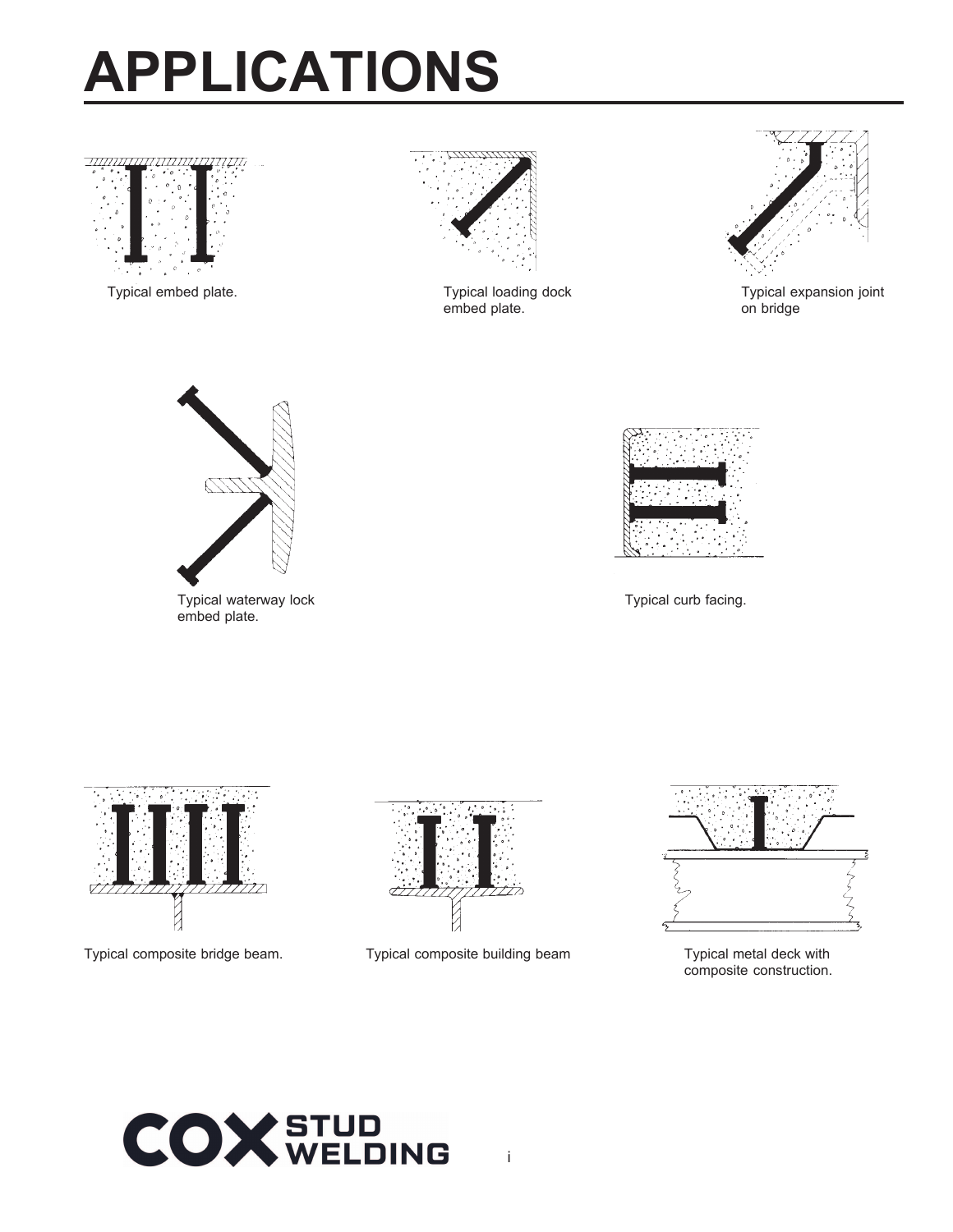# **APPLICATIONS**



Threaded stud for securing clamps. Threaded stud for securing nailers.





Threaded studs for securing crane rails.



Threaded stud for securing electrical boxes.



Threaded studs for securing elevator rails.



Rectangular stud to secure blocks in place.

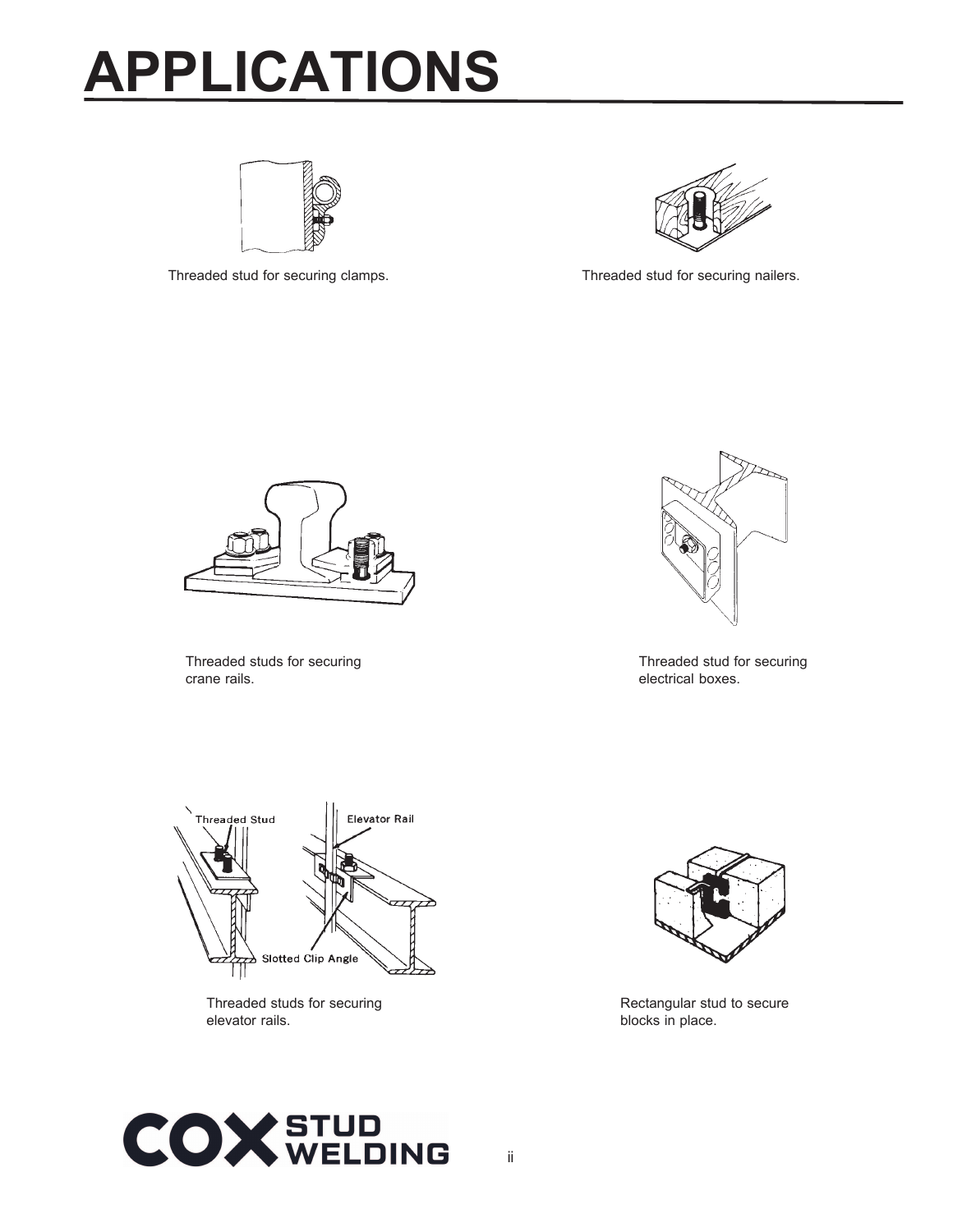### **APPLICATIONS**





Threaded stud used with prefabricated hanger.



A typical detail for a precast concrete panel.



A typical detail for a window frame mounting.

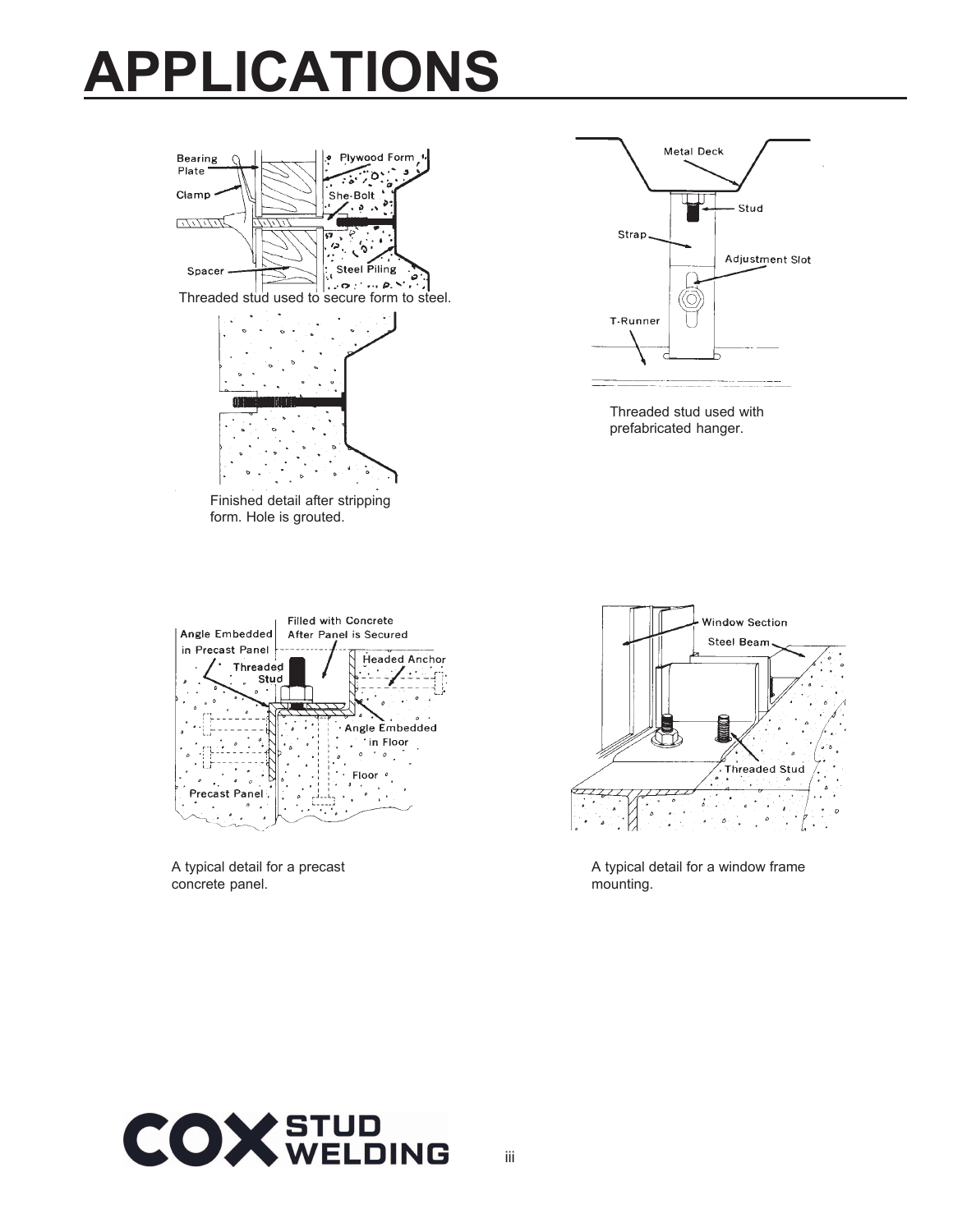# **DATA**



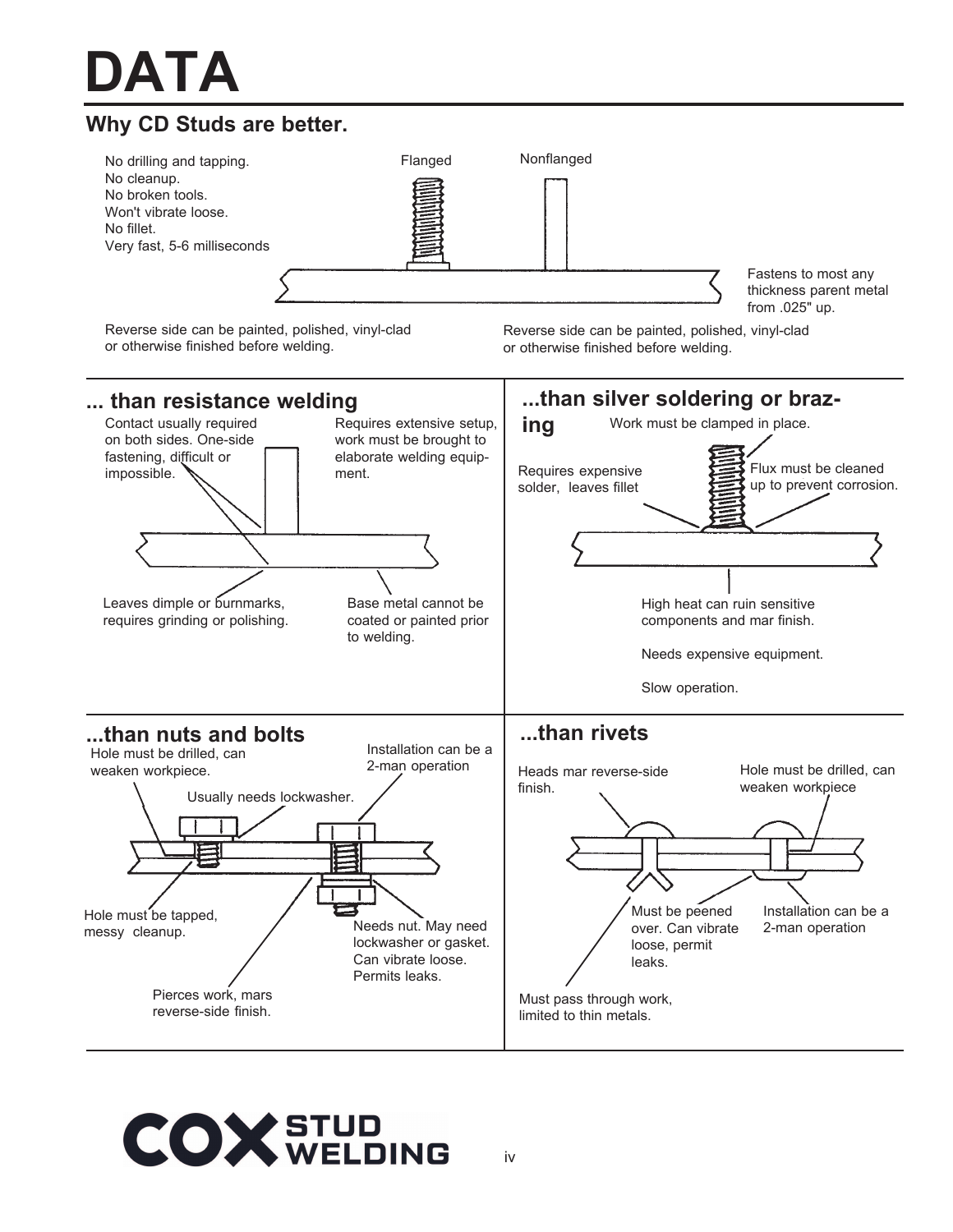### **POWER SOURCE CAPACITIES FOR ARC STUD WELDING**

**400 AMP NEMA RATED ARC WELDER 600 AMP NEMA RATED ARC WELDER TWO-400 AMP WELDERS IN PARALLEL TWO-600 AMP WELDERS IN PARALLEL 2000 AMP POWER UNIT TWO-2000 AMP POWER UNITS IN PARALLEL**

### **POWER SOURCE STUD BASE DIAMETER IN INCHES**



### **RECOMMENDED MINIMUM PLATE THICKNESS OF STEEL AND ALUMINUM FOR ARC STUD WELDING**

|      | <b>STUD BASE</b> |      |                             |      | <b>ALUMINUM</b> |                                             |      |     |  |
|------|------------------|------|-----------------------------|------|-----------------|---------------------------------------------|------|-----|--|
|      | <b>DIAMETER</b>  |      | <b>STEEL WITHOUT BACKUP</b> |      |                 | <b>WITHOUT BACKUP</b><br><b>WITH BACKUP</b> |      |     |  |
| in.  | mm.              | in.  | mm.                         | gage | in.             | mm.                                         | in.  | mm. |  |
| 3/16 | 4.8              | .036 | .91                         | 20   | .125            | 3.2                                         | .125 | 3.2 |  |
| 1/4  | 6.4              | .048 | 1.21                        | 18   | .125            | 3.2                                         | .125 | 3.2 |  |
| 5/16 | 7.9              | .060 | 1.52                        | 16   | .187            | 4.7                                         | .187 | 4.7 |  |
| 3/8  | 9.5              | .075 | 1.90                        | 14   | .187            | 4.7                                         | .187 | 4.7 |  |
| 7/16 | 11.1             | .090 | 2.28                        | 13   | .250            | 6.4                                         | .250 | 6.4 |  |
| 1/2  | 12.7             | .120 | 3.04                        | 11   | .250            | 6.4                                         | .250 | 6.4 |  |
| 5/8  | 15.9             | .145 | 3.80                        |      |                 |                                             |      |     |  |
| 3/4  | 19.1             | .185 | 4.70                        |      |                 |                                             |      |     |  |
| 7/8  | 22.2             | .250 | 6.40                        |      |                 |                                             |      |     |  |
|      | 25.4             | .375 | 9.50                        |      |                 |                                             |      |     |  |

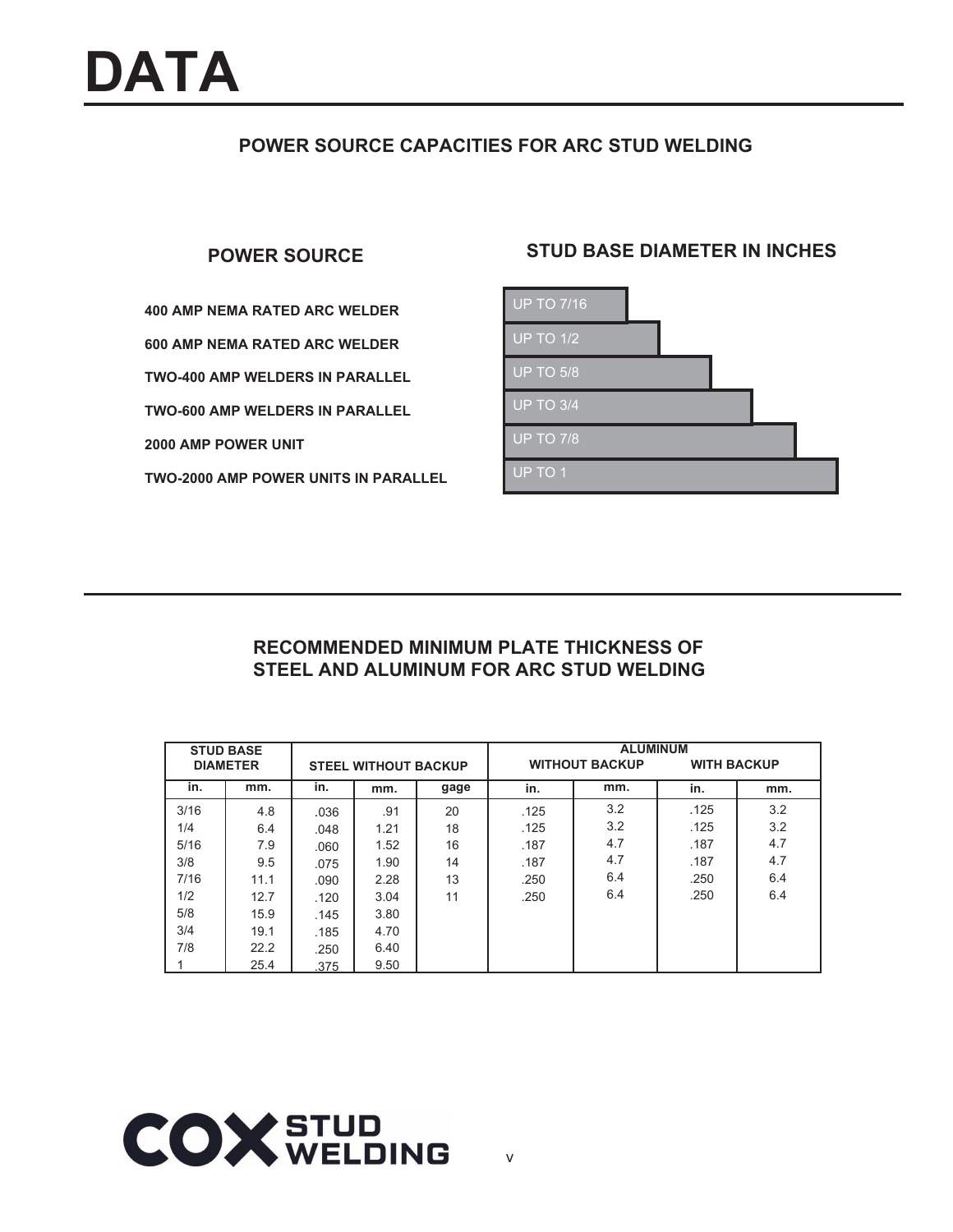### **TYPICAL COMBINATIONS OF BASE AND STUD METALS FOR STUD WELD-ING**

| <b>BASE METAL</b>                                           | <b>STUD METAL</b>                                                                                              |
|-------------------------------------------------------------|----------------------------------------------------------------------------------------------------------------|
| <b>ARC STUD WELDING</b>                                     |                                                                                                                |
| Low carbon steel, AISI 1006 to 1022                         | Low carbon steel, AISI 1006 to 1022; stainless<br>steel, 300 series                                            |
| Stainless steel, 300 series <sup>1</sup> , 405, 410 and 430 | Low carbon steel, AISI 1006 to 1022; stainless<br>steel, 300 series                                            |
| Aluminum alloys, 5000 series                                | Aluminum alloy 5000 series                                                                                     |
|                                                             | <b>CAPACITOR DISCHARGE STUD WELDING</b>                                                                        |
| Low carbon steel, AISI 1006 to 1022                         | Low carbon steel, AISI 1006 to 1022; stainless<br>steel, 300 seriescopper alloys 260 and 268                   |
| Stainless steel, 300 series and 400                         | Low carbon steel, AISI 1006 to 1022; stainless<br>steel, 300 series                                            |
| Aluminum alloys, 1100, 3000, 5000 series,<br>6061 and 6063  | Aluminum alloys 1100 and 5000 series and<br>6061                                                               |
| ETP copper, lead free brass, and rolled copper              | Low carbon steel, AISI 1006 to 1022; stainless<br>steel, 300 series; copper alloys C26000,<br>C268000, and 464 |
| Zinc alloys (die cast)                                      | Aluminum alloys 1100 and 5000 series                                                                           |

1. Except for the free-machining Type 303 stainless steel.

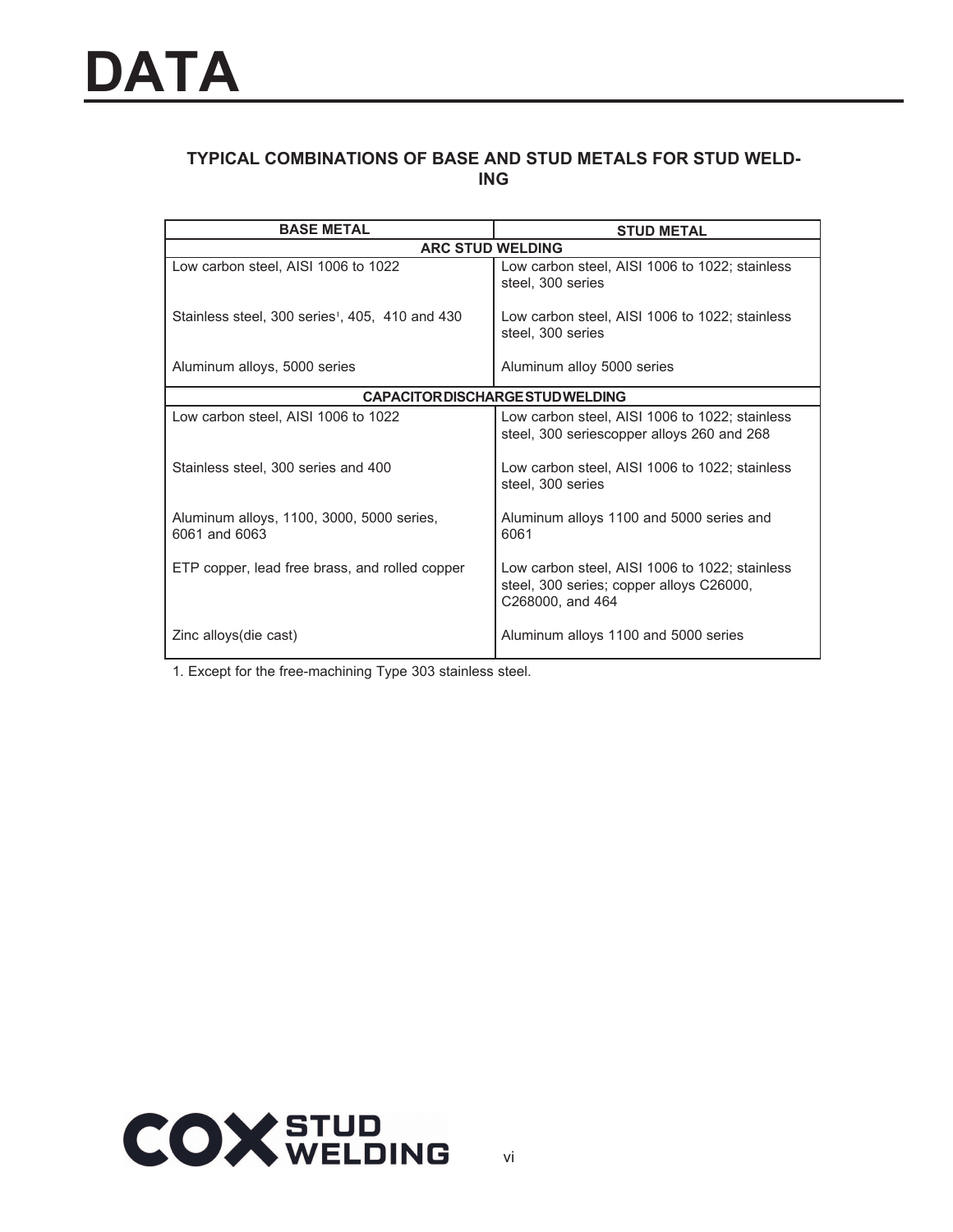





A) Stud and ceramic ferrule is positioned against work piece B) stud lifts and an arc is drawn C) control times out and stud plunges into molten metal D) metal solidifies and weld is complete in a split second

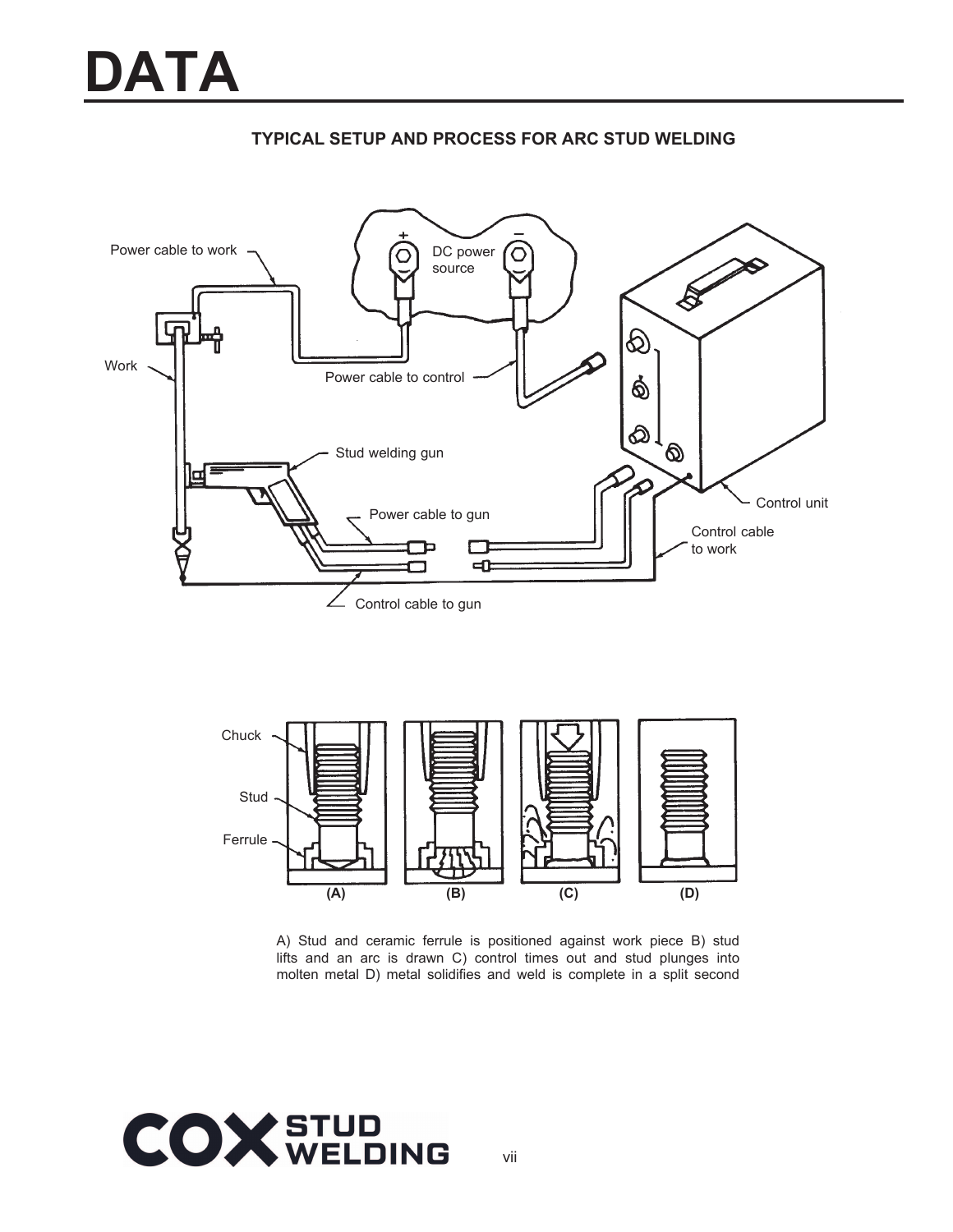

### **TYPICAL SETUP AND PROCESS FOR CD STUD WELDING**

A) Stud is positioned against work piece B) stored energy discharged through special timing tip and starts downward C) stud is forced into molten metal D) metal solidifies and weld is complete in a split second

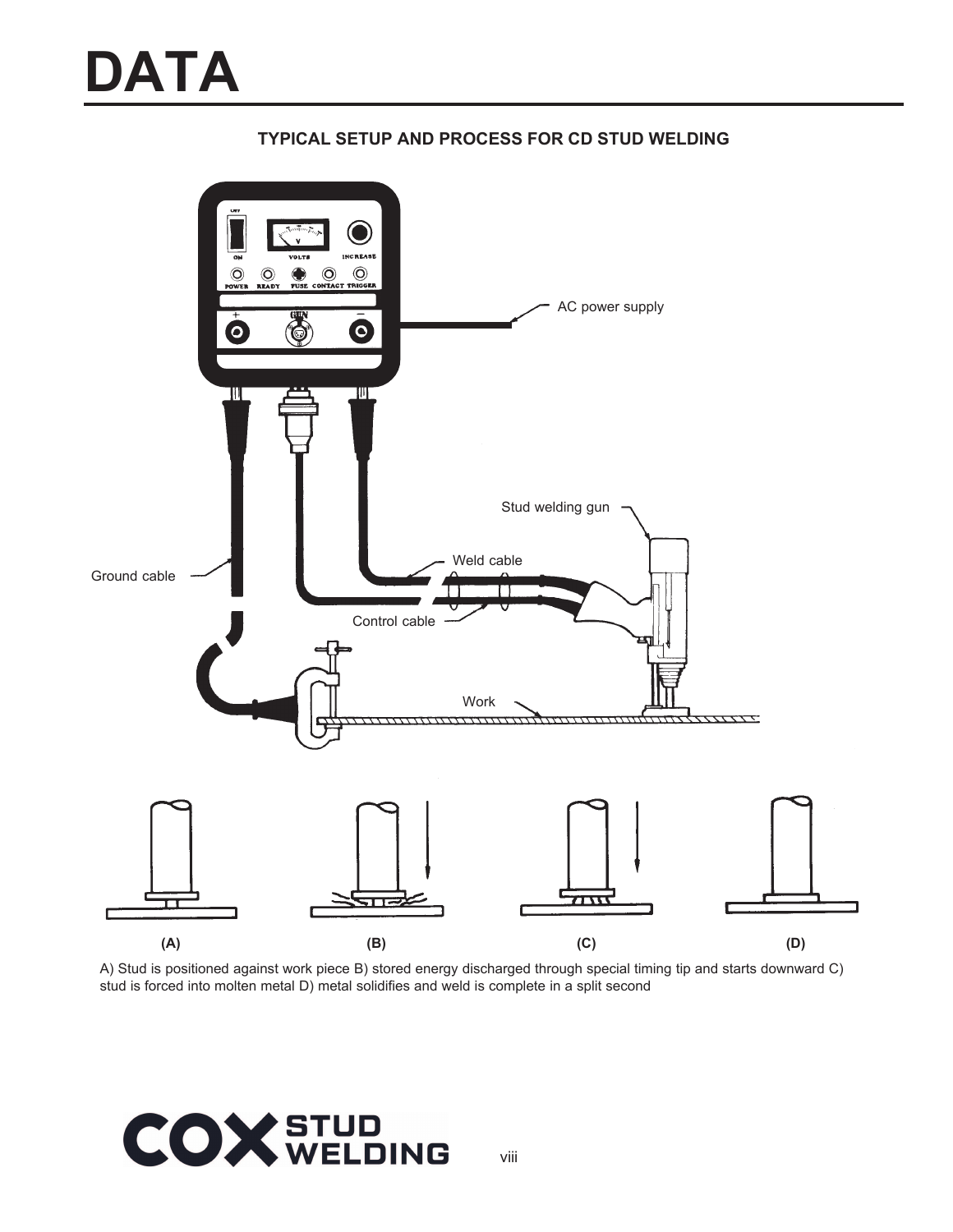# **WEIGHT CHART**

|                        |          |                |          |         |          | <b>ESTIMATED WEIGHTS OF NON-THREADED STUDS IN POUNDS PER 1000 PIECES</b> |         |         |                |
|------------------------|----------|----------------|----------|---------|----------|--------------------------------------------------------------------------|---------|---------|----------------|
| <b>LENGTH</b>          | 3/16 DIA | <b>1/4 DIA</b> | 5/16 DIA | 3/8 DIA | 7/16 DIA | $1/2$ DIA                                                                | 5/8 DIA | 3/4 DIA | <b>7/8 DIA</b> |
| 3/4                    | 6.0      | 10.5           | 16.4     | 23.5    | 31.9     | 41.7                                                                     |         |         |                |
|                        | 8.0      | 14.0           | 21.8     | 31.3    | 42.5     | 55.6                                                                     | 86.6    |         |                |
| $1 - 1/4$              | 10.0     | 17.5           | 27.3     | 39.1    | 53.1     | 69.5                                                                     | 108.3   | 156.0   |                |
| $1 - 1/2$              | 12.0     | 21.0           | 32.7     | 47.0    | 63.8     | 83.4                                                                     | 129.9   | 187.2   | 255.0          |
| $1 - 3/4$              | 14.0     | 24.5           | 38.2     | 54.8    | 74.4     | 97.3                                                                     | 151.6   | 218.4   | 297.5          |
| 2                      | 16.0     | 28.0           | 43.6     | 62.6    | 85.0     | 111.2                                                                    | 173.2   | 249.6   | 340.0          |
| $2 - 1/4$              | 18.0     | 31.5           | 49.1     | 70.4    | 95.6     | 125.1                                                                    | 194.9   | 280.8   | 382.5          |
| $2 - 1/2$              | 20.0     | 35.0           | 54.5     | 78.3    | 106.3    | 139.0                                                                    | 216.5   | 312.0   | 425.0          |
| $2 - 3/4$              | 22.0     | 38.5           | 60.0     | 86.1    | 116.9    | 152.9                                                                    | 238.2   | 343.2   | 467.5          |
| 3                      | 24.0     | 42.0           | 65.4     | 93.9    | 127.5    | 166.8                                                                    | 259.8   | 374.4   | 510.0          |
| $3 - 1/4$              | 26.0     | 45.5           | 70.9     | 101.1   | 138.1    | 180.7                                                                    | 281.5   | 405.6   | 552.5          |
| $3 - 1/2$              | 28.0     | 49.0           | 76.3     | 109.6   | 148.8    | 194.6                                                                    | 303.1   | 436.8   | 595.0          |
| $3 - 3/4$              | 30.0     | 52.5           | 81.8     | 117.4   | 159.4    | 208.5                                                                    | 324.8   | 468.0   | 637.5          |
| $\overline{4}$         | 32.0     | 56.0           | 87.2     | 125.2   | 170.0    | 222.4                                                                    | 346.4   | 799.2   | 680.0          |
| $4 - 1/4$              | 34.0     | 59.5           | 92.7     | 133.0   | 180.6    | 236.3                                                                    | 368.1   | 530.4   | 722.5          |
| $4 - 1/2$              | 36.0     | 63.0           | 98.1     | 140.9   | 191.3    | 250.2                                                                    | 389.7   | 561.6   | 765.0          |
| $4 - 3/4$              | 38.0     | 66.5           | 103.6    | 148.7   | 201.9    | 264.1                                                                    | 411.4   | 592.8   | 807.5          |
| 5                      | 40.0     | 70.0           | 109.0    | 156.5   | 212.5    | 278.0                                                                    | 433.0   | 624.0   | 850.0          |
| <b>EACH ADD'L INCH</b> | 8.0      | 14.0           | 21.8     | 31.3    | 42.5     | 55.6                                                                     | 86.6    | 124.8   | 170.0          |

|                        |          |                |          |         |          | <b>ESTIMATED WEIGHTS OF THREADED STUDS IN POUNDS PER 1000 PIECES</b> |         |         |                |
|------------------------|----------|----------------|----------|---------|----------|----------------------------------------------------------------------|---------|---------|----------------|
| <b>LENGTH</b>          | 3/16 DIA | <b>1/4 DIA</b> | 5/16 DIA | 3/8 DIA | 7/16 DIA | $1/2$ DIA                                                            | 5/8 DIA | 3/4 DIA | <b>7/8 DIA</b> |
| 3/4                    | 4.2      | 8.3            | 12.8     | 18.8    | 25.5     | 34.5                                                                 |         |         |                |
|                        | 5.6      | 11.0           | 17.0     | 25.0    | 34.0     | 46.0                                                                 | 70.0    |         |                |
| $1 - 1/4$              | 7.0      | 13.8           | 21.3     | 31.3    | 42.5     | 57.5                                                                 | 87.5    | 133.8   |                |
| $1 - 1/2$              | 8.4      | 16.5           | 25.5     | 37.5    | 51.0     | 69.0                                                                 | 105.0   | 160.5   | 243.8          |
| $1 - 3/4$              | 9.8      | 19.3           | 29.8     | 43.8    | 59.5     | 80.5                                                                 | 122.5   | 187.3   | 284.4          |
| $\overline{2}$         | 11.2     | 22.0           | 34.0     | 50.0    | 68.0     | 92.0                                                                 | 140.0   | 214.0   | 325.0          |
| $2 - 1/4$              | 12.6     | 24.8           | 38.3     | 56.3    | 76.5     | 103.5                                                                | 157.5   | 240.8   | 365.6          |
| $2 - 1/2$              | 14.0     | 27.5           | 42.5     | 62.5    | 85.0     | 115.0                                                                | 175.0   | 267.5   | 406.3          |
| $2 - 3/4$              | 15.4     | 30.3           | 46.8     | 68.8    | 93.5     | 126.5                                                                | 192.5   | 294.3   | 446.9          |
| 3                      | 16.8     | 33.0           | 51.0     | 75.0    | 102.0    | 138.0                                                                | 210.0   | 321.0   | 487.5          |
| $3 - 1/4$              | 18.2     | 35.8           | 55.3     | 81.3    | 110.5    | 149.5                                                                | 227.5   | 347.5   | 528.1          |
| $3 - 1/2$              | 19.6     | 38.5           | 59.5     | 87.5    | 119.0    | 161.0                                                                | 245.0   | 374.5   | 568.8          |
| $3 - 3/4$              | 21.0     | 41.3           | 63.8     | 93.8    | 127.5    | 172.5                                                                | 262.5   | 401.3   | 609.4          |
| 4                      | 22.4     | 44.0           | 68.0     | 100.0   | 136.0    | 184.0                                                                | 280.0   | 428.0   | 560.0          |
| $4 - 1/4$              | 23.8     | 46.8           | 72.3     | 106.3   | 144.5    | 195.5                                                                | 297.5   | 454.8   | 690.6          |
| $4 - 1/2$              | 25.2     | 49.5           | 76.5     | 112.5   | 153.0    | 207.0                                                                | 315.0   | 481.5   | 731.3          |
| $4 - 3/4$              | 26.6     | 52.3           | 80.8     | 118.8   | 161.5    | 218.5                                                                | 332.5   | 508.3   | 771.9          |
| 5                      | 28.0     | 55.0           | 85.0     | 125.0   | 170.0    | 230.0                                                                | 350.0   | 535.0   | 812.5          |
| <b>EACH ADD'L INCH</b> | 5.6      | 11.0           | 17.0     | 25.0    | 34.0     | 46.0                                                                 | 70.0    | 107.0   | 162.5          |

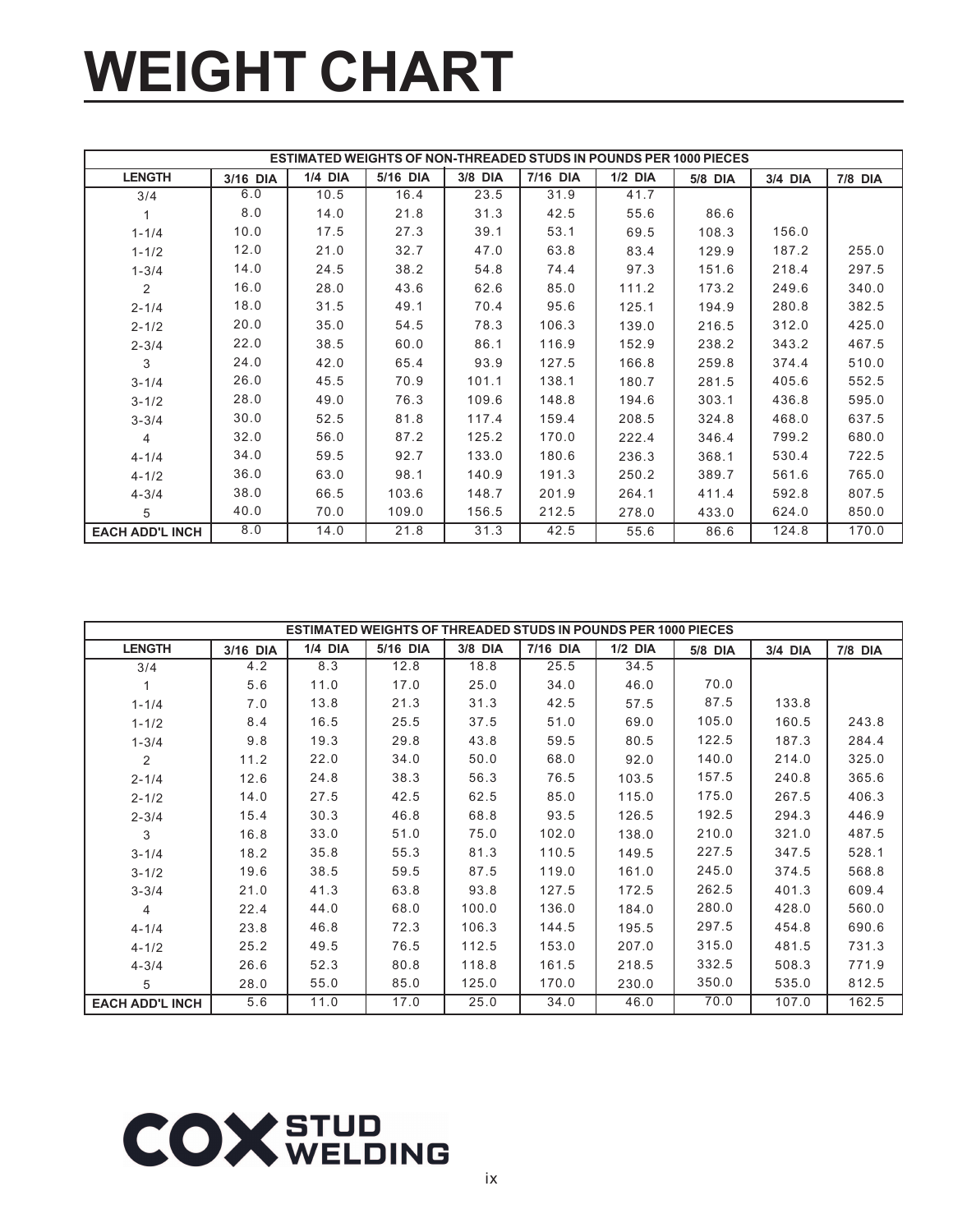### $CD$  CAPACITOR DISCHARGE STUD



|             | <b>FLANGED</b> |      |
|-------------|----------------|------|
| D           | C              | Е    |
| $4 - 40$    | 3/16           | 1/32 |
| $6 - 32$    | 7/32           | 1/32 |
| $8 - 32$    | 1/4            | 1/32 |
| $10 - 24$   | 1/4            | 1/32 |
| $10 - 32$   | 1/4            | 1/32 |
| $1/4 - 20$  | 5/16           | 1/32 |
| $5/16 - 18$ | 3/8            | 1/32 |
| $3/8 - 16$  | 1/2            | 1/32 |

LENGTH: Available in lengths as required.

THREAD: Standard thread is UNC2A. 10-32 is UNF2A.

MATERIAL: Cold drawn low carbon steel with copper flash plating.

| <b>NON FLANGED</b> |
|--------------------|
| D                  |
| 4-40               |
| $6 - 32$           |
| 8-32               |
| $10 - 24$          |
| 10-32              |
| $1/4 - 20$         |
| $5/16 - 18$        |
| $3/8 - 16$         |

STAINLESS STEEL: Studs are available in weldable stainless steel.

ALUMINUM: Studs are available in weldable aluminum alloys.

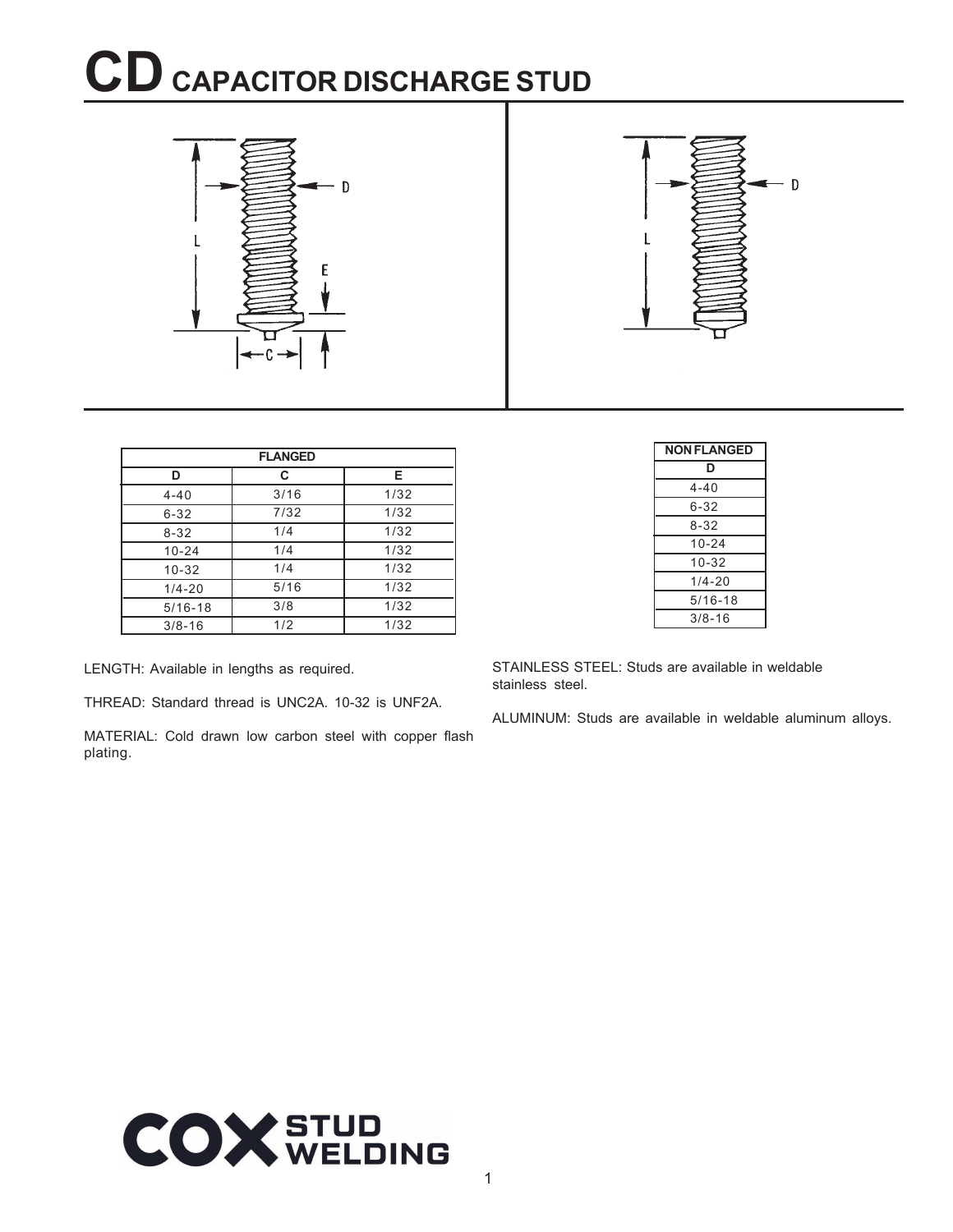### **CS COLLAR STUDS**



|             |           | <b>STUD SPECIFICATIONS</b> |        |     |      | <b>FERRULE SPECIFICATIONS</b> |      |      |      |      |
|-------------|-----------|----------------------------|--------|-----|------|-------------------------------|------|------|------|------|
| D           | Std.<br>в | Min. L                     | $\sim$ | E   | н    | No.                           | D    | в    | G    | M    |
| $1/4 - 20$  | 5/8       | 3/8                        | .215   | 1/2 | 3/32 | 14CFER                        | .875 | .785 | 125  | .250 |
| $5/16 - 18$ | 5/8       | 3/8                        | .275   | 5/8 | 3/32 | 51CFER                        | .875 | .785 | 125  | .250 |
| $3/8 - 16$  | 5/8       | 3/8                        | .330   | 5/8 | 3/32 | 38CFER                        | .875 | .785 | .125 | .250 |
| $1/2 - 13$  | 3/4       | 1/2                        | .448   | 3/4 | 3/32 | 12CFER                        | .030 | .921 | 125  | .281 |

COX INDUSTRIES CS COLLAR STUDS are threaded studs with a collar separating the weld base and the thread. They are available in diameters 1/4" through 1/2". All orders for studs include required ferrules.

LENGTH: Available in required lengths above recommended standard minimums. Length is before weld. Studs will be approximately 1/8" shorter after welding.

THREAD: Standard thread is UNC2A.

MATERIAL: Low carbon steel.

Mechanical Properties (as cold drawn)<br>Tensile: 55,000 psi 55,000 psi Reduction in Area: 50% min.

STAINLESS STEELS: Studs are also available in weldable stainless steel. Type 304 is the most commonly used. Other grades of stainless steel (except Type 303) available when required.

PLATING: If plated studs are required, cadmium, zinc, and nickel are used to ASTM specifications A165 Type TS, A164 Type RS, and B-456. Welding end of stud is not plated to prevent weld contamination. Information on other plating materials available upon request.

ANNEALING: Stud ductility can be increased by annealing to 75 Rockwell B for low carbon steel and 90 Rockwell B for stainless steel.

FLUX: Standard collar studs are solid fluxed.

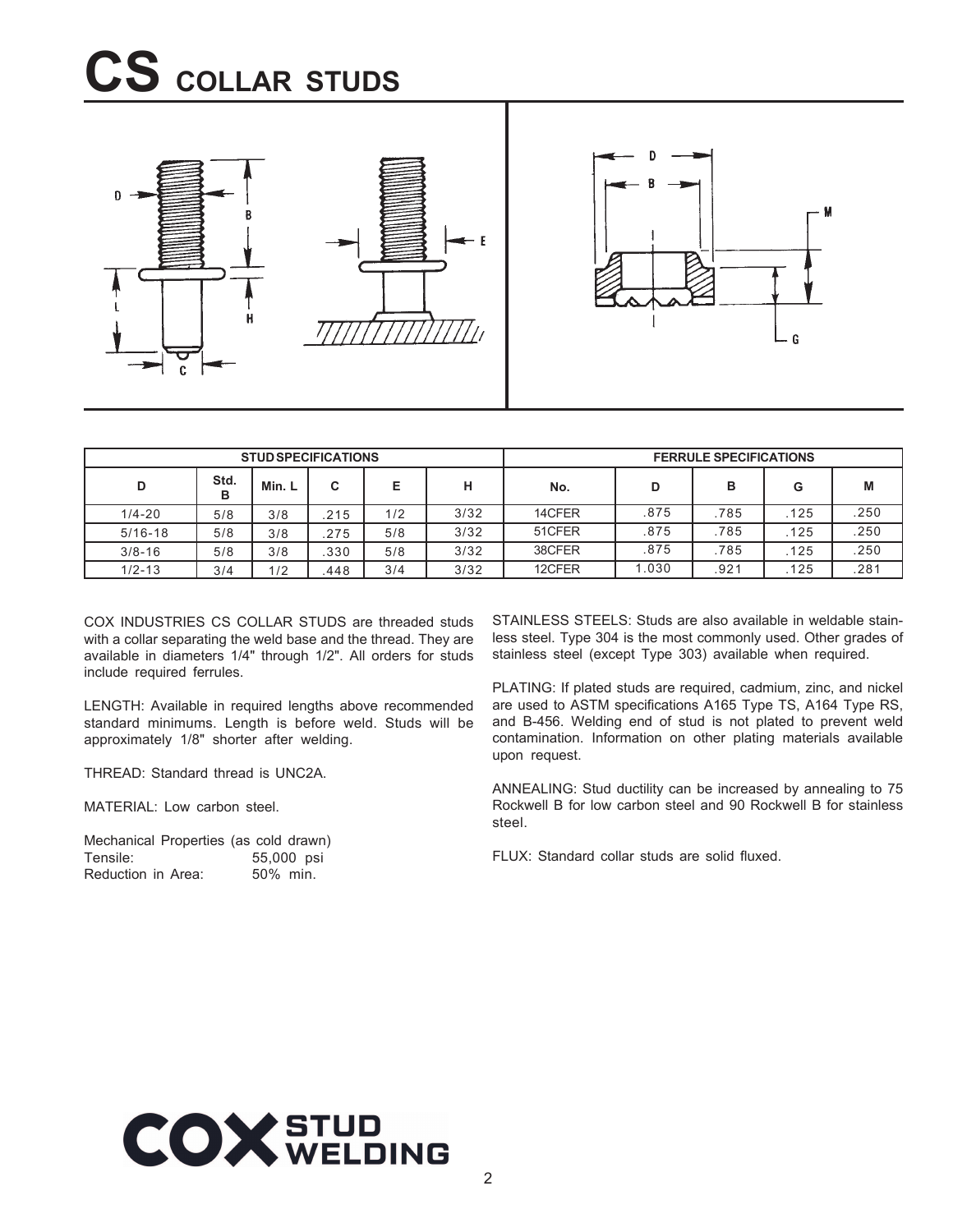### **TP PITCH DIAMETER BASE STUD**



|             | <b>STUD SPECIFICATIONS</b><br><b>FERRULE SPECIFICATIONS</b> |      |       |                         |       |        |       |       |      |      |
|-------------|-------------------------------------------------------------|------|-------|-------------------------|-------|--------|-------|-------|------|------|
|             |                                                             |      |       | <b>FILLET DIMENSION</b> |       |        |       |       |      |      |
| D           | Min L.                                                      | C    | A     | Е                       | F     | No.    | D     | в     | G    | M    |
| $1/4 - 20$  | 5/8                                                         | 215  | 3/8   | 5/16                    | 3/32  | 14PFER | .455  | .385  | .125 | .250 |
| $5/16 - 18$ | 43/64                                                       | 275  | 3/8   | 13/32                   | 7/64  | 51PFER | .535  | .445  | .125 | .250 |
| $3/8 - 16$  | 27/32                                                       | .330 | 3/8   | 15/32                   | 7/64  | 38PFER | .590  | .505  | .139 | .264 |
| $7/16 - 14$ | 15/16                                                       | .387 | 7/16  | 17/32                   | 1/8   | 71PFER | .675  | .585  | .173 | .329 |
| $1/2 - 13$  | 1 1/32                                                      | .448 | 1/2   | 19/32                   | 5/32  | 12PFER | .740  | .650  | .206 | .362 |
| $5/8 - 11$  | 13/64                                                       | .562 | 5/8   | 3/4                     | 3/16  | 58PFER | .910  | .785  | .277 | .433 |
| $3/4 - 10$  | 1 7/16                                                      | .680 | 51/64 | 59/64                   | 1/4   | 34PFER | 1.150 | 1.030 | .339 | .526 |
| $7/8-9$     | 39/64                                                       | 798  | 55/64 | 13/64                   | 5/16  | 78PFER | 1.330 | 1.210 | .406 | .593 |
| $1 - 8$     | 51/64                                                       | .915 | 59/64 | 13/16                   | 11/32 | 1PFER  | 1.526 | 1.406 | .474 | .661 |

COX INDUSTRIES TP STUDS have a pitch diameter weld base (C). They are available in diameters 1/4" through 1". All orders for studs include required ferrules.

LENGTH: Available in required lengths above recommended standard minimums (L). Length is before weld. Stud diameters 1/2" and below will be approximately 1/8" shorter after welding. 5/8" and above will be approximately 3/16" shorter after welding.

THREAD: Standard thread is UNC2A. Maximum standard thread length is 3 7/8".

MATERIAL: Low carbon steel.

Mechanical Properties (as cold drawn) Tensile ...............................55,000 psi min. Reduction in Area .....................50% min.

STAINLESS STEELS: COX INDUSTRIES studs are also available in weldable stainless steel. Type 304 is the most commonly used. Other grades of stainless steel (except Type 303) available when required.

PLATING: If plated studs are required, cadmium, zinc, and nickel are used to ASTM specifications A165 Type TS, A164 Type RS, and B-456. Welding end of stud is not plated to prevent weld contamination. Information on other plating materials available upon request.

ANNEALING: Stud ductility can be increased by annealing to 75 Rockwell B for low carbon steel and 90 Rockwell B for stainless steel.

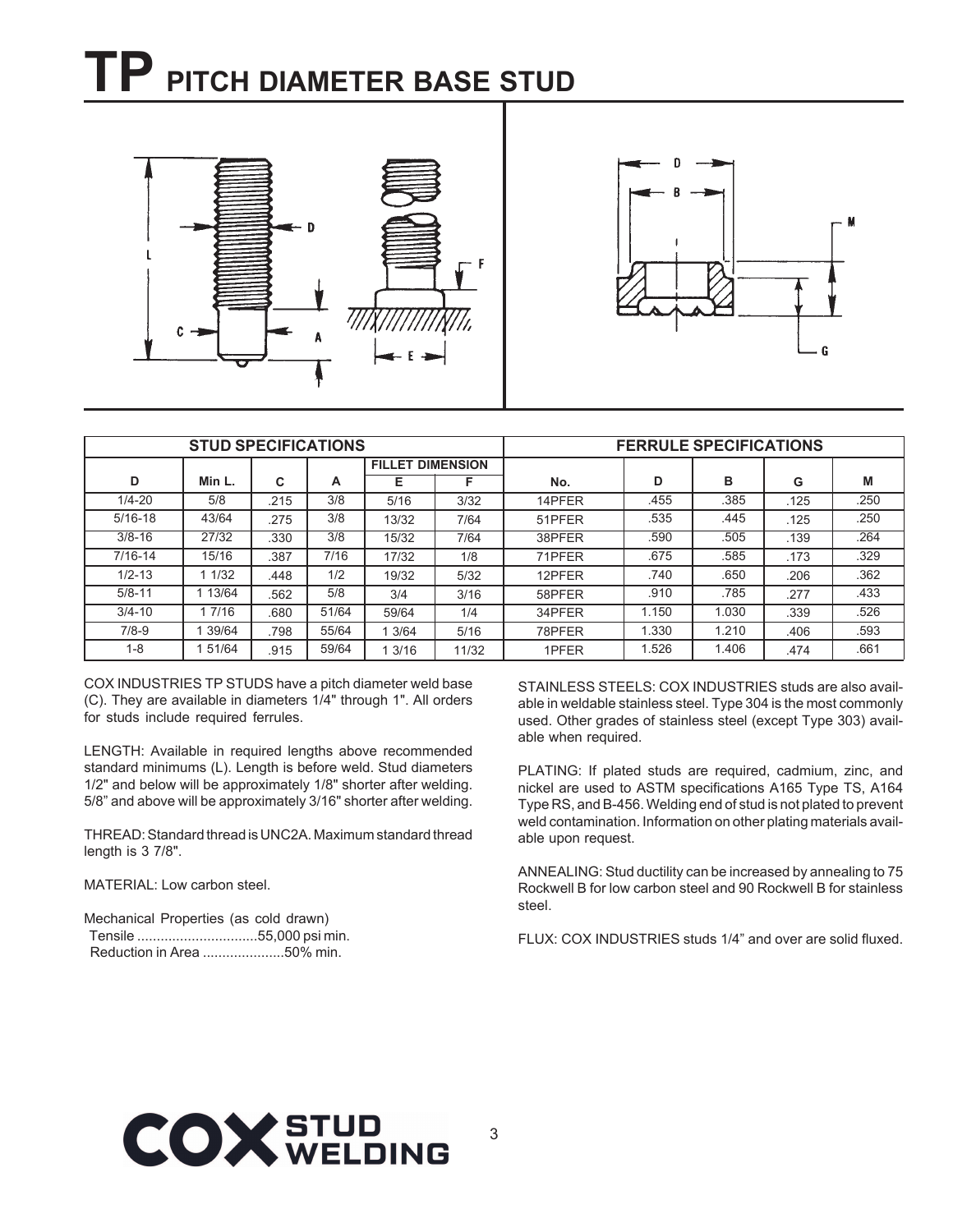### **TF FULL THREADED STUD**







|             | <b>STUD SPECIFICATIONS</b> |                         |       | <b>FERRULE SPECIFICATIONS</b> |       |       |      |      |  |
|-------------|----------------------------|-------------------------|-------|-------------------------------|-------|-------|------|------|--|
|             |                            | <b>FILLET DIMENSION</b> |       |                               |       |       |      |      |  |
| D           | Min L.                     | Е                       |       | No.                           | D     | в     | G    | M    |  |
| $10 - 24$   | 5/8                        | 9/32                    | 3/32  | 10FER                         | .390  | .305  | .234 | .390 |  |
| $1/4 - 20$  | 43/64                      | 23/64                   | 7/64  | 14FER                         | .454  | .380  | .234 | .390 |  |
| $5/16 - 18$ | 27/32                      | 7/16                    | 7/64  | 51FER                         | .578  | .445  | .281 | .437 |  |
| $3/8 - 16$  | 15/16                      | 1/2                     | 1/8   | 38FER                         | .637  | .505  | .281 | .437 |  |
| $7/16 - 14$ | 11/32                      | 19/32                   | 5/32  | 71FER                         | .703  | .585  | .234 | .422 |  |
| $1/2 - 13$  | 1 13/64                    | 11/16                   | 3/16  | 12FER                         | .795  | .650  | .281 | .469 |  |
| $5/8 - 11$  | 1 7/16                     | 7/8                     | 1/4   | 58FER                         | 1.030 | .785  | .328 | .516 |  |
| $3/4 - 10$  | 39/64                      | 1/16                    | 5/16  | 34FER                         | 1.215 | 1.030 | .469 | .656 |  |
| $7/8-9$     | 1 51/64                    | 11/8                    | 11/32 | 78FER                         | 1.408 | 1.210 | .545 | .732 |  |
| $1 - 8$     | 1 17/32                    | 1.3/8                   | 3/8   | 1FER                          | 1.615 | 1.406 | .633 | .820 |  |

COX INDUSTRIES TF STUDS are available in diameters 3/16" through 1". All orders for studs include required ferrules.

LENGTH: Available in required lengths above recommended standard minimums (L). Length is before weld. Stud diameters 1/2" and below will be approximately 1/8" shorter after welding. 5/8" and above will be approximately 3/16" shorter after welding.

THREAD: Standard thread is UNC2A. Maximum standard thread length is 3 7/8".

### MATERIAL: Low carbon steel.

Mechanical Properties (as cold drawn) Tensile ...............................55,000 psi min. Reduction in Area .....................50% min.

STAINLESS STEELS: COX INDUSTRIES studs are also available in weldable stainless steel. Type 304 is the most commonly used. Other grades of stainless steel (except Type 303) available when required.

PLATING: If plated studs are required, cadmium, zinc, and nickel are used to ASTM specifications A165 Type TS, A164 Type RS, and B-456. Welding end of stud is not plated to prevent weld contamination. Information on other plating materials available upon request.

ANNEALING: Stud ductility can be increased by annealing to 75 Rockwell B for low carbon steel and 90 Rockwell B for stainless steel.

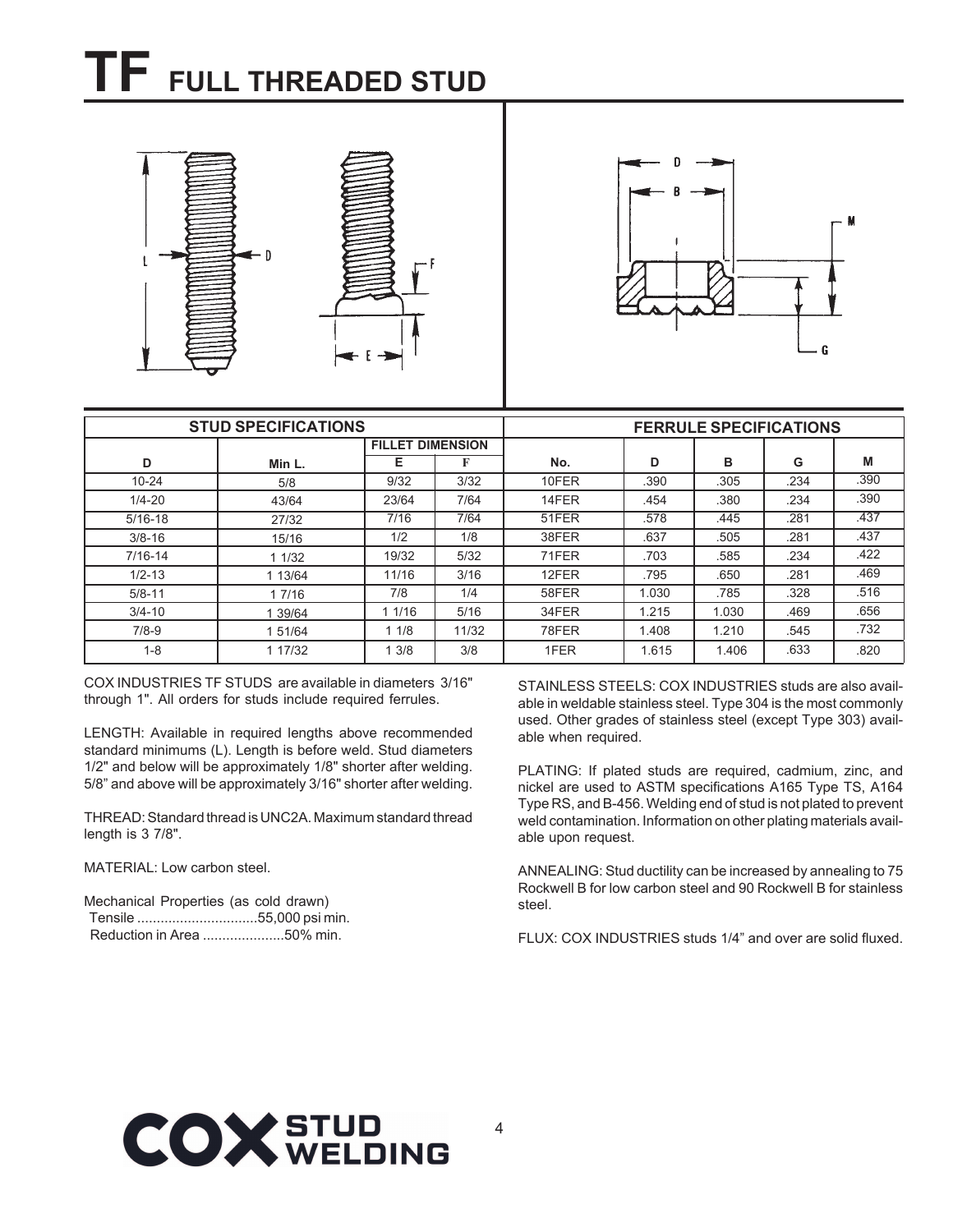### **RB REDUCED BASE STUD**





|             | <b>STUD SPECIFICATIONS</b> |      |      |                         |      | <b>FERRULE SPECIFICATIONS</b> |       |       |      |      |  |
|-------------|----------------------------|------|------|-------------------------|------|-------------------------------|-------|-------|------|------|--|
|             |                            |      |      | <b>FILLET DIMENSION</b> |      |                               |       |       |      |      |  |
| D           | Min L.                     | C    | A    | Е                       | F    | No.                           | D     | в     | G    | M    |  |
| $1/4 - 20$  | 3/4                        | .187 | 3/16 | 5/16                    | 3/32 | 31FER                         | .455  | .385  | .125 | .250 |  |
| $5/16 - 18$ | 3/4                        | .250 | 1/4  | 13/32                   | 7/64 | 14FER                         | .535  | .445  | .125 | .250 |  |
| $3/8 - 16$  | 3/4                        | .312 | 3/8  | 15/32                   | 7/64 | 51FER                         | .590  | .505  | .139 | .264 |  |
| $1/2 - 13$  |                            | .375 | 7/16 | 17/32                   | 1/8  | 38FER                         | .675  | .585  | .173 | .329 |  |
| $5/8 - 11$  | 11/4                       | .500 | 1/2  | 19/32                   | 5/32 | 12FER                         | .740  | .650  | .206 | .362 |  |
| $3/4 - 10$  | 11/2                       | .625 | 5/8  | 3/4                     | 3/16 | 58FER                         | .910  | .785  | .277 | .433 |  |
| $7/8-9$     | 11/2                       | 750  | 3/4  | 59/64                   | 1/4  | 34FER                         | 1.150 | 1.030 | .339 | .526 |  |
| $1 - 8$     | 3/4                        | .875 | 7/8  | 3/64                    | 5/16 | 78FER                         | 1.330 | 1.210 | .406 | .593 |  |

COX INDUSTRIES RB STUDS have a reduced weld base (C). They are available in diameters 1/4" through 1". All orders for studs include required ferrules.

LENGTH: Available in required lengths above recommended standard minimums (L). Length is before weld. Stud diameters 1/2" and below will be approximately 1/8" shorter after welding. 5/8" and above will be approximately 3/16" shorter after welding.

THREAD: Standard thread is UNC2A. Maximum standard thread length is 3 7/8".

### MATERIAL: Low carbon steel.

Mechanical Properties (as cold drawn) Tensile ...............................55,000 psi min. Reduction in Area .....................50% min.

STAINLESS STEELS: COX INDUSTRIES studs are also available in weldable stainless steel. Type 304 is the most commonly used. Other grades of stainless steel (except Type 303) available when required.

PLATING: If plated studs are required, cadmium, zinc, and nickel are used to ASTM specifications A165 Type TS, A164 Type RS, and B-456. Welding end of stud is not plated to prevent weld contamination. Information on other plating materials available upon request.

ANNEALING: Stud ductility can be increased by annealing to 75 Rockwell B for low carbon steel and 90 Rockwell B for stainless steel.

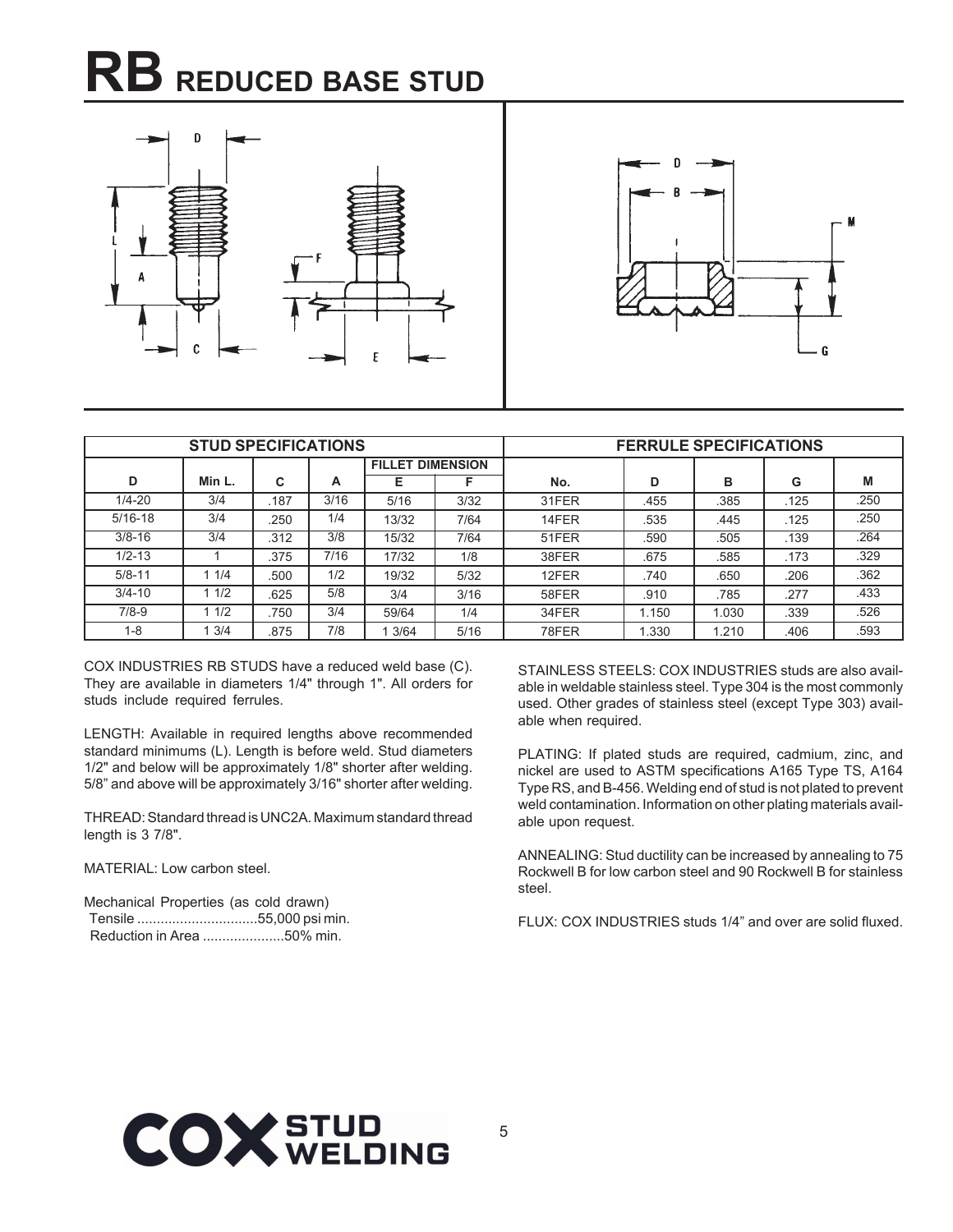### **NT NON-THREADED STUD**





|      | <b>STUD SPECIFICATIONS</b> |                         |       |       |       | <b>FERRULE SPECIFICATIONS</b> |      |      |
|------|----------------------------|-------------------------|-------|-------|-------|-------------------------------|------|------|
|      |                            | <b>FILLET DIMENSION</b> |       |       |       |                               |      |      |
| D    | Min L.                     | Е                       | F     | No.   | D     | в                             | G    | M    |
| 3/16 | 25/32                      | 9/32                    | 3/32  | 10FER | .390  | .305                          | .234 | .390 |
| 1/4  | 25/32                      | 23/64                   | 7/64  | 14FER | .454  | .380                          | .234 | .390 |
| 5/16 | 25/32                      | 7/16                    | 7/64  | 51FER | .578  | .445                          | .281 | .437 |
| 3/8  | 25/32                      | 1/2                     | 1/8   | 38FER | .637  | .505                          | .281 | .437 |
| 7/16 | 25/32                      | 19/32                   | 5/32  | 71FER | .703  | .585                          | .234 | .422 |
| 1/2  | 13/16                      | 11/16                   | 3/16  | 12FER | .795  | .650                          | .281 | .469 |
| 5/8  | 31/32                      | 7/8                     | 1/4   | 58FER | 1.030 | .785                          | .328 | .516 |
| 3/4  | $1 - 15/64$                | 1 1/16                  | 5/16  | 34FER | 1.215 | 1.030                         | .469 | .656 |
| 7/8  | $1 - 1/2$                  | 11/8                    | 11/32 | 78FER | 1.408 | 1.210                         | .545 | .732 |
|      | $1 - 41/64$                | 3/8                     | 3/8   | 1FER  | 1.615 | 1.406                         | .633 | .820 |

COX INDUSTRIES NT STUDS are available in diameters from 3/16" through 1". All orders for studs include required ferrules.

LENGTH: Available in required lengths above recommended standard minimums (L). Length is before weld. Stud diameters 1/2" and below will be approximately 1/8" shorter after welding. 5/8" and above will be approximately 3/16" shorter after welding.

MATERIAL: Low carbon steel.

Mechanical Properties (as cold drawn) Tensile ................................. 55,000 psi min. Reduction in Area ....................... 50% min.

STAINLESS STEELS: COX INDUSTRIES studs are also available in weldable stainless steel. Type 304 is the most commonly used. Other grades of stainless steel (except Type 303) available when required.

PLATING: If plated studs are required, cadmium, zinc, and nickel are used to ASTM specifications A165 Type TS, A164 Type RS, and B-456. Welding end of stud is not plated to prevent weld contamination. Information on other plating materials available upon request.

ANNEALING: Stud ductility can be increased by annealing to 75 Rockwell B for low carbon steel and 90 Rockwell B for stainless steel.

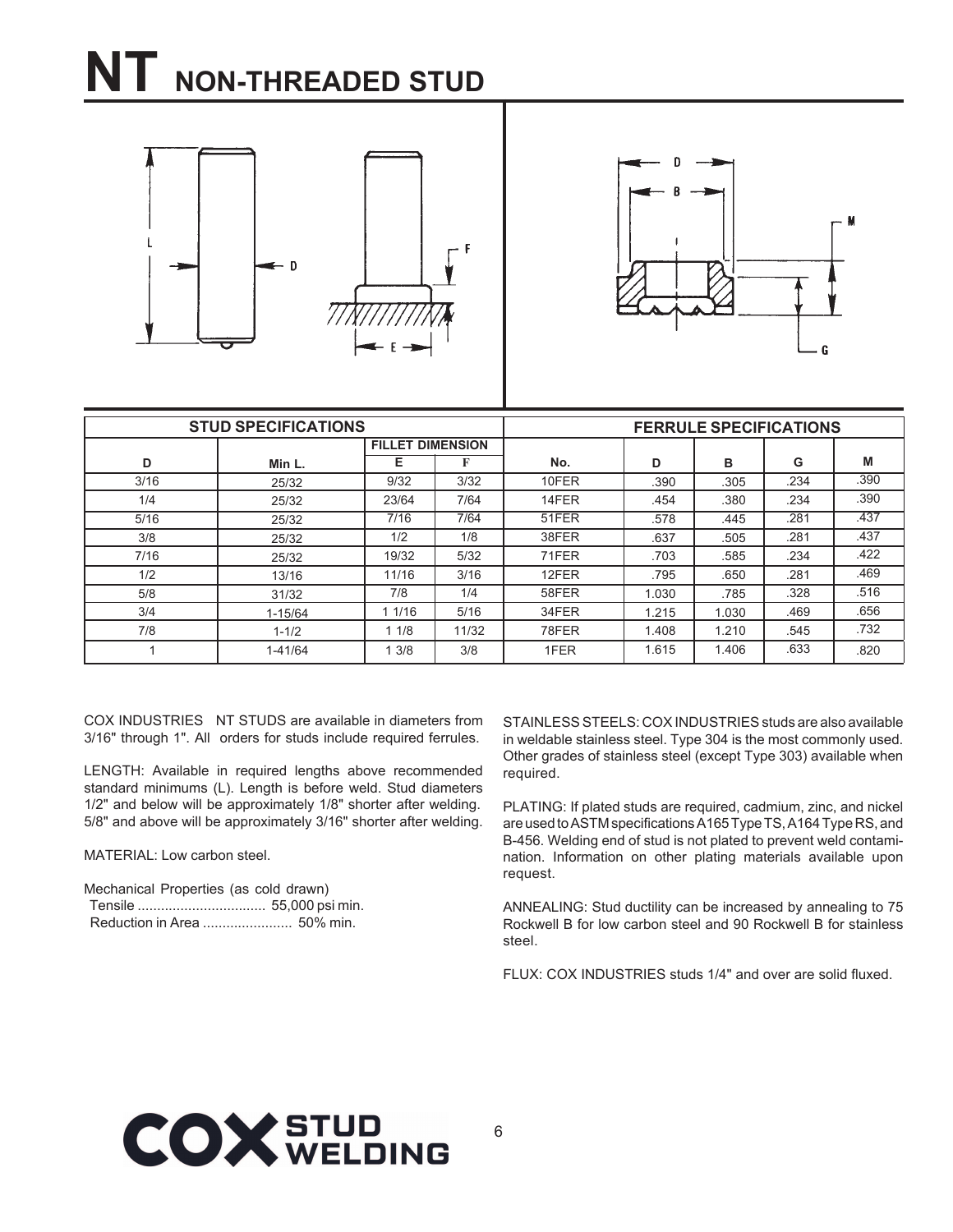### **IN INSULATION STUDS**





| <b>CD STYLE</b> |      |             |  |  |
|-----------------|------|-------------|--|--|
|                 |      |             |  |  |
| 12 ga.          | .170 | as required |  |  |
| 10 ga.          | 187  | as required |  |  |

| ARC STYLE DOUBLE POINT |       |                |  |  |  |  |
|------------------------|-------|----------------|--|--|--|--|
|                        | Min L | <b>FERRULE</b> |  |  |  |  |
| 10 ga.                 | 3/4   | 10GFFR         |  |  |  |  |
| 3/16                   | 3/4   | 31FFR          |  |  |  |  |

COX INDUSTRIES IN STUDS are available in CD and ARC style. All orders for ARC studs include required ferrules.

MATERIAL: Low carbon steel.

ALUMINUM: Studs are available in weldable aluminum alloys.

STAINLESS STEELS: COX INDUSTRIES studs are also available in weldable stainless steel. Type 304 is the most commonly used. Other grades of stainless steel (except Type 303) available when required.

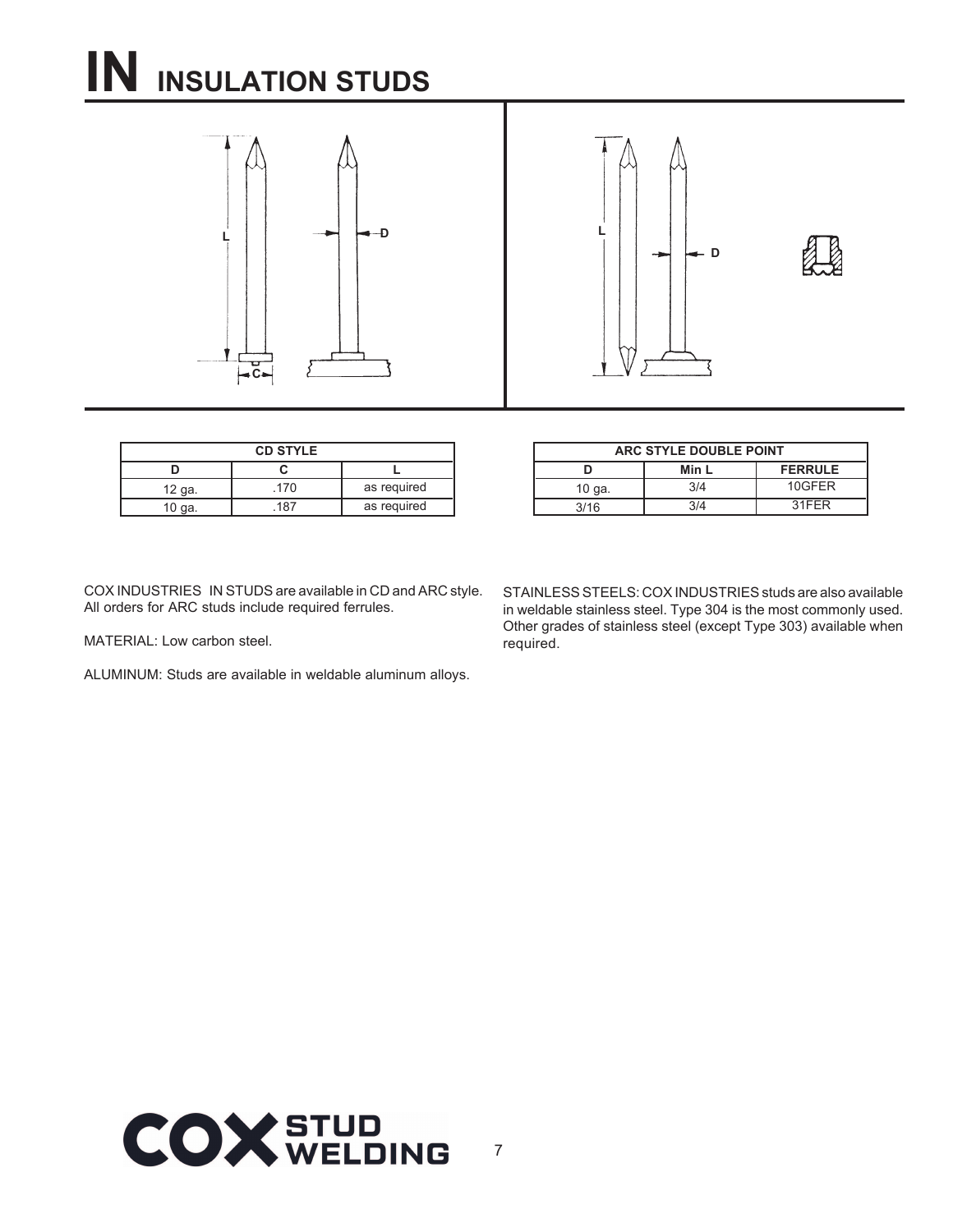### **DB DEFORMED BAR ANCHOR**





|                       | <b>STUD SPECIFICATIONS</b> |           |                 | <b>FERRULE SPECIFICATIONS</b> |       |      |      |
|-----------------------|----------------------------|-----------|-----------------|-------------------------------|-------|------|------|
| <b>D</b> x LENGTH     | <b>PART NO.</b>            | $LBS/M$ * | <b>PART NO.</b> | в                             | D     | G    | M    |
| $3/8 \times 6 - 1/8$  | <b>DB386</b>               | 180       |                 |                               |       |      |      |
| 3/8 X 10-1/8          | DB3810                     | 300       |                 |                               |       |      |      |
| 3/8 X 12-1/8          | DB3812                     | 360       | 38FER           | .505                          | .637  | .281 | .437 |
| 3/8 X 18-1/8          | DB3818                     | 520       |                 |                               |       |      |      |
| 3/8 X 24-1/8          | DB3824                     | 720       |                 |                               |       |      |      |
| 3/8 X 36-1/8          | DB3836                     | 1035      |                 |                               |       |      |      |
| $1/2$ X 5-1/8         | <b>DB125</b>               | 269       |                 |                               |       |      |      |
| 1/2 X 10-1/8          | DB1210                     | 537       |                 |                               |       |      |      |
| 1/2 X 12-1/8          | DB1212                     | 640       |                 |                               |       |      |      |
| $1/2$ X 18-1/8        | DB1218                     | 960       | 12FER           | .650                          | .795  | .281 | .469 |
| $1/2 \times 24 - 1/8$ | DB1224                     | 1280      |                 |                               |       |      |      |
| $1/2 \times 30 - 1/8$ | DB1230                     | 1650      |                 |                               |       |      |      |
| $1/2$ X 36-1/8        | DB1236                     | 1920      |                 |                               |       |      |      |
| 5/8 X 12-3/16         | DB5812                     | 1000      |                 |                               |       |      |      |
| 5/8 X 18-3/16         | DB5818                     | 1500      |                 |                               |       |      |      |
| 5/8 X 24-3/16         | DB5824                     | 2000      | 58FER           | .785                          | 1.030 | .328 | .516 |
| 5/8 X 30-3/16         | DB5830                     | 2500      |                 |                               |       |      |      |
| 5/8 X 36-3/16         | DB5836                     | 3000      |                 |                               |       |      |      |
| 3/4 X 12-3/16         | DB3412                     | 1485      |                 |                               |       |      |      |
| 3/4 X 18-3/16         | DB3418                     | 2210      |                 |                               |       |      |      |
| 3/4 X 24-3/16         | DB3424                     | 2880      | 34FER           | 1.030                         | 1.215 | .469 | .656 |
| 3/4 X 30-3/16         | DB3430                     | 3625      |                 |                               |       |      |      |
| 3/4 X 36-3/16         | DB3436                     | 4400      |                 |                               |       |      |      |

MATERIAL: Low Carbon Steel ASTM: A-496.

LENGTH: Length is before weld. Stud diameters (D) 1/2" and below will be approximately 1/8" shorter after welding. 5/8" and 3/4" will be approximately 3/16" shorter after welding.

STAINLESS STEEL: COX INDUSTRIES Deformed Bar Anchors are available in 300 series (except 303) stainless steel.

SPECIALS: Any length of deformed anchors is available upon request.

\* Weights are approximate and will very with different heats of steel.

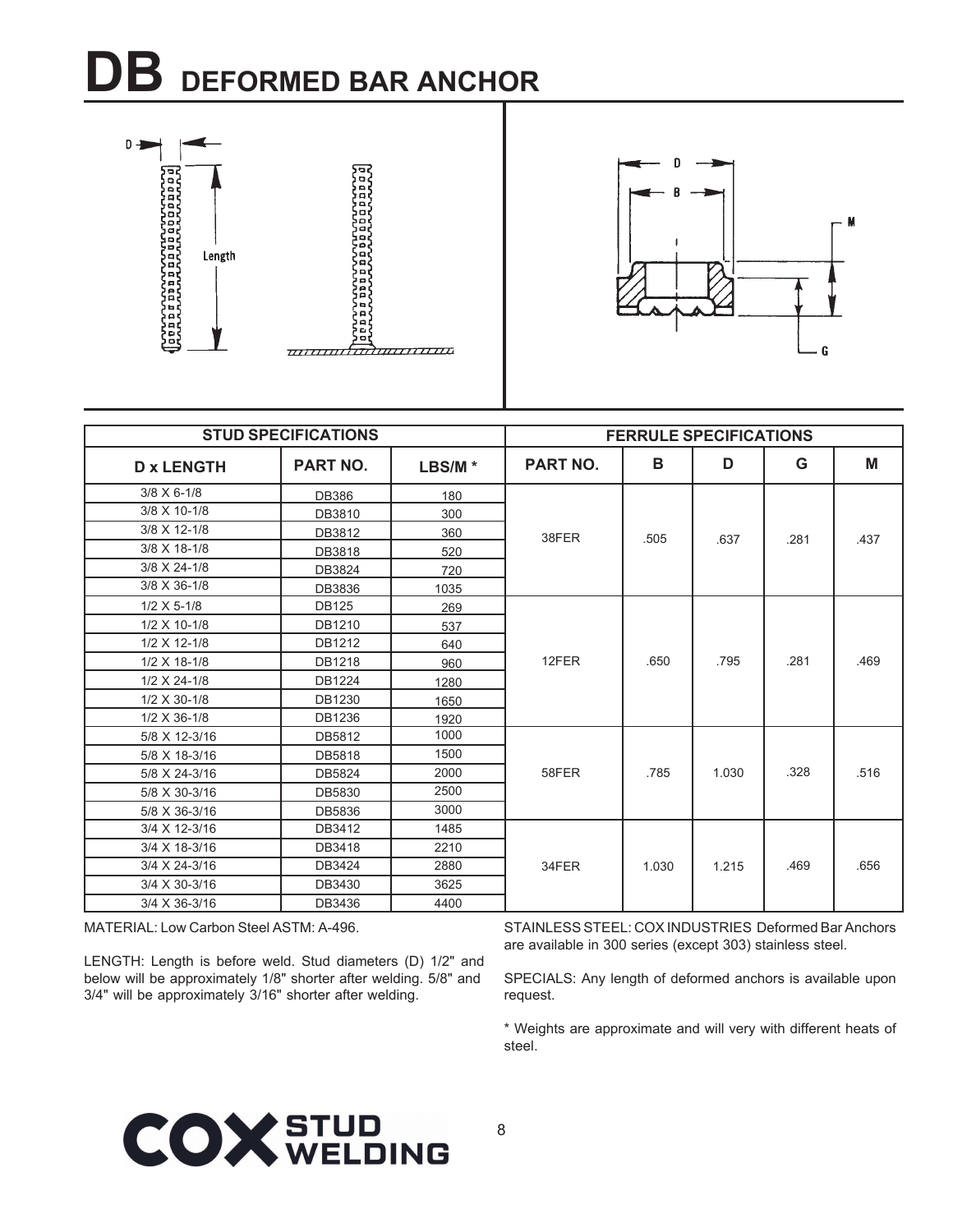### **CA HEADED CONCRETE ANCHORS**





|     | <b>STUD SPECIFICATIONS</b> |       |                 | <b>FERRULE SPECIFICATIONS</b> |       |      |      |
|-----|----------------------------|-------|-----------------|-------------------------------|-------|------|------|
|     |                            | н     | <b>PART NO.</b> | в                             | D     | G    | M    |
| 1/4 | .187                       | .500  | 14FER           | .380                          | .454  | .234 | .390 |
| 3/8 | .281                       | .750  | 38FER           | .505                          | .640  | .234 | .390 |
| 1/2 | .312                       | 1.000 | 12FER           | .650                          | .795  | .250 | .438 |
| 5/8 | .312                       | 1.250 | 58FER           | .785                          | 1.030 | 328  | .516 |

|                        | Part         | <b>Pieces</b> | <b>Pounds</b> | <b>Pounds</b>   |                        | Part   | <b>Pieces</b> | <b>Pounds</b> | <b>Pounds</b>   |
|------------------------|--------------|---------------|---------------|-----------------|------------------------|--------|---------------|---------------|-----------------|
| <b>Description</b>     | No.          | <b>Box</b>    | <b>Box</b>    | <b>M</b> Pieces | <b>Description</b>     | No.    | <b>Box</b>    | <b>Box</b>    | <b>M Pieces</b> |
| $1/4 \times 1 - 1/8$   | CA141        | 3000          | 70            | 23              | $1/2 \times 3 - 1/8$   | CA123  | 325           | 73            | 225             |
| $1/4 \times 2 - 11/16$ | CA1421       | 1500          | 65            | 43              | $1/2 \times 3 - 5/8$   | CA1235 | 300           | 74            | 247             |
| $1/4 \times 4 - 1/8$   | <b>CA144</b> | 1000          | 65            | 65              | $1/2 \times 4 - 1/8$   | CA124  | 250           | 70            | 280             |
| $3/8 \times 1 - 3/8$   | CA3813       | 1000          | 67            | 67              | $1/2 \times 5 - 5/16$  | CA1255 | 200           | 68            | 340             |
| $3/8 \times 1 - 5/8$   | CA3815       | 1000          | 73            | 73              | $1/2 \times 6 - 1/8$   | CA126  | 150           | 59            | 393             |
| $3/8 \times 2 - 1/8$   | CA382        | 1000          | 91            | 91              | $1/2 \times 8 - 1/8$   | CA128  | 100           | 51            | 504             |
| $3/8 \times 2 - 11/16$ | CA3821       | 700           | 74            | 106             | $5/8 \times 2 - 11/16$ | CA5821 | 250           | 77            | 308             |
| $3/8 \times 3 - 1/8$   | CA383        | 600           | 73            | 122             | $5/8 \times 4 - 3/16$  | CA584  | 150           | 66            | 440             |
| $3/8 \times 4 - 1/8$   | CA384        | 400           | 59            | 148             | $5/8 \times 5 - 3/16$  | CA585  | 125           | 66            | 520             |
| $3/8 \times 6 - 1/8$   | CA386        | 250           | 54            | 216             | $5/8 \times 6 - 3/16$  | CA586  | 100           | 62            | 620             |
| $1/2 \times 2 - 1/8$   | CA122        | 400           | 68            | 168             | $5/8 \times 6 - 9/16$  | CA5869 | 100           | 66            | 660             |
| $1/2 \times 2 - 5/8$   | CA1225       | 350           | 70            | 198             | $5/8 \times 8 - 3/16$  | CA588  | 50            | 40            | 784             |

COX INDUSTRIES CA ANCHOR STUDS are designed for welding to flat surfaces or welding in the fillet or to the heel of angles. When ordering specify if studs are to be welded to flat surfaces or in fillet or to heel of angle. All orders for studs include required ferrules.

LENGTH: Length is before weld. Stud diameters (D)1/2" and below will be approximately 1/8" shorter after welding. 5/8" will be approximately 3/16" shorter after welding. Maximum length available for cold headed product is 8-3/16". Prices on hot formed studs over 10-3/16" available upon request.

All COX INDUSTRIES headed anchors meet AWS specifications. Test reports available on request.

STAINLESS STEELS: COX INDUSRTIES studs are also available in weldable stainless steel. Type 304 is the most commonly used. Other grades of stainless steel (except Type 303) available when required.

FLUX: COX INDUSTRIES Headed Anchor Studs are solid fluxed.

MATERIAL: Low Carbon Steel.

MECHANICAL PROPERTIES: ( as cold drawn) Tensile:........................... 60,000 psi min. Reduction in Area: .............. 50% min.

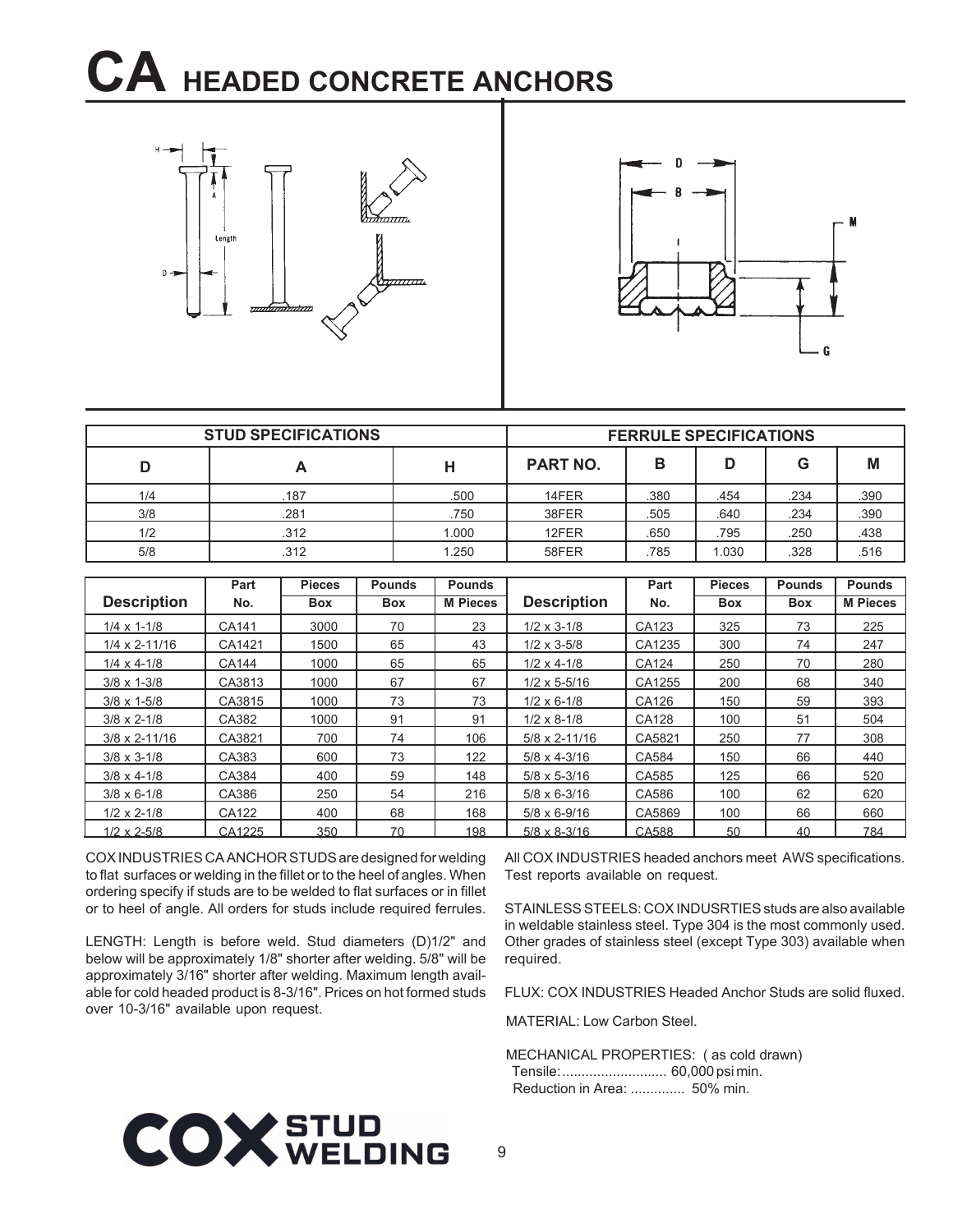### **SC SHEAR CONNECTOR STUDS**





|     | <b>STUD SPECIFICATIONS</b> |           |                 | <b>FERRULE SPECIFICATIONS</b> |       |      |      |
|-----|----------------------------|-----------|-----------------|-------------------------------|-------|------|------|
|     |                            | н         | <b>PART NO.</b> | в                             |       | G    | M    |
| 3/4 | 3/8                        | $1 - 1/4$ | 34FER           | 1.030                         | 1.215 | .469 | .656 |
|     |                            |           | 34TFER          | 1.210                         | 1.338 | .400 | .587 |
|     |                            |           | 78FER           | 1.210                         | .408  | .545 | .732 |
| 7/8 | 3/8                        | 1-3/8     | 78TFER          |                               |       |      |      |

|                       | Part   | <b>Pieces</b> | <b>Pounds</b> | <b>Pounds</b>   |                       | Part         | <b>Pieces</b> | <b>Pounds</b> | <b>Pounds</b>   |
|-----------------------|--------|---------------|---------------|-----------------|-----------------------|--------------|---------------|---------------|-----------------|
| <b>Description</b>    | No.    | <b>Box</b>    | <b>Box</b>    | <b>M Pieces</b> | <b>Description</b>    | No.          | <b>Box</b>    | <b>Box</b>    | <b>M Pieces</b> |
| $3/4 \times 3 - 3/16$ | SC343  | 125           | 60            | 480             | $3/4 \times 6 - 3/16$ | <b>SC346</b> | 60            | 50            | 850             |
| $3/4 \times 3 - 3/8$  | SC3433 | 125           | 62            | 513             | 3/4 X 7-3/16          | <b>SC347</b> | 60            | 59            | 1020            |
| $3/4 \times 3 - 7/8$  | SC3437 | 100           | 58            | 568             | $3/4 \times 8 - 3/16$ | <b>SC348</b> | 50            | 56            | 1112            |
| $3/4 \times 4 - 3/16$ | SC344  | 100           | 62            | 600             | 7/8 X 3-11/16         | SC7831       | 100           | 73            | 726             |
| $3/4 \times 4 - 3/8$  | SC3443 | 100           | 62            | 625             | 7/8 X 4-3/16          | <b>SC784</b> | 100           | 81            | 810             |
| $3/4 \times 4 - 7/8$  | SC3447 | 75            | 51            | 707             | 7/8 X 5-3/16          | <b>SC785</b> | 75            | 75            | 1000            |
| $3/4 \times 5 - 3/16$ | SC345  | 60            | 44            | 740             | 7/8 X 6-3/16          | <b>SC786</b> | 50            | 57            | 1140            |
| $3/4 \times 5 - 3/8$  | SC3453 | 60            | 45            | 775             | 7/8 X 7-3/16          | <b>SC787</b> | 45            | 59            | 1300            |
| $3/4 \times 5 - 7/8$  | SC3457 | 60            | 49            | 800             | 7/8 X 8-3/16          | <b>SC788</b> | 40            | 59            | 1510            |

COX INDUSTRIES TYPE SC CONNECTOR STUDS are designed to effectively tie the concrete to the steel beams and to resist shear loadings between the concrete slab and steel beam in composite construction. All orders for studs include required ferrules.

LENGTH: Length is before weld. Studs will be approximately 3/16" shorter after welding. Lengths for shear connector studs are generally set by governing specifications.

MATERIAL: Low Carbon Steel.

MECHANICAL PROPERTIES: ( as cold drawn) Tensile:........................... 60,000 psi min. Reduction in Area: ............... 50% min.

All COX INDUSTRIES shear connector studs meet AWS specifications. Test reports available on request.

STAINLESS STEELS: COX INDUSTRIES studs are also available in weldable stainless steel. Type 304 is the most commonly used. Other grades of stainless steel (except Type 303) available when required.

FLUX: COX INDUSTRIES Shear Connector Studs are solid fluxed.

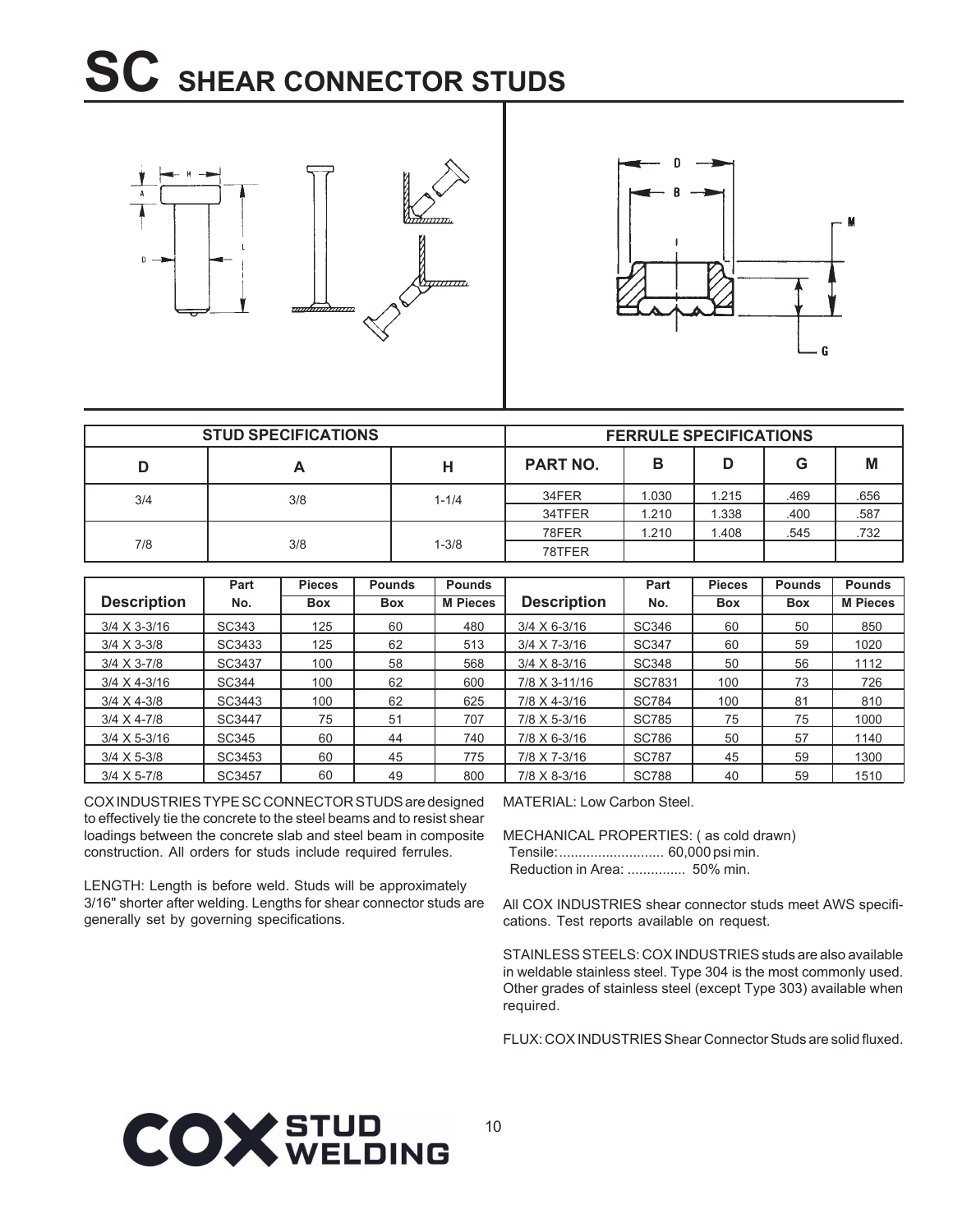### **PSR PUNCHING SHEAR STUDS**





|     |      | <b>STUD SPECIFICATIONS</b> |              |      |                  |                 | <b>FERRULE SPECIFICATIONS</b> |       |      |      |
|-----|------|----------------------------|--------------|------|------------------|-----------------|-------------------------------|-------|------|------|
| D   | Α    | н                          | <b>HA/SA</b> |      | <b>Base Rail</b> | <b>PART NO.</b> | в                             | D     | G    | M    |
|     |      |                            |              | Rt   | <b>Rw</b>        |                 |                               |       |      |      |
| 3/8 | .210 | 1.19                       | 10.1         | 3/16 |                  | 38FER           | .505                          | .640  | .234 | .390 |
| 1/2 | .280 | . 58                       | 10.0         | 1/4  | $-1/4$           | 12FER           | .650                          | .795  | .250 | .438 |
| 5/8 | .350 | .98                        | 10.0         | 5/16 | $-3/4$           | 58FER           | .785                          | 1.030 | .328 | .516 |
| 3/4 | .420 | 2.37                       | 10.0         | 3/8  | ⌒                | 34FER           | .785                          | 1.030 | .328 | 516  |

COX INDUSTRIES PSR STUDS are designed for welding to flat strip steel to reduce punching shear stress. When ordering specify overall height of rails and diameter of stud. All orders for studs include required ferrules.

LENGTH: Length is before weld. Stud diameters (D)1/2" and below will be approximately 1/8" shorter after welding. 5/8" will be approximately 3/16" shorter after welding. Maximum length available for cold headed product is 10-3/16". Prices on hot formed studs over 10-3/16" available upon request.



All COX INDUSTRIES PSR STUDS meet AWS specifications. Test reports available on request.

STAINLESS STEELS: COX INDUSRTIES studs are also available in weldable stainless steel. Type 304 is the most commonly used. Other grades of stainless steel (except Type 303) available when required.

FLUX: COX INDUSTRIES Headed Anchor Studs are solid fluxed. MATERIAL: Low Carbon Steel.

MECHANICAL PROPERTIES: ( as cold drawn) Tensile:........................... 60,000 psi min.  $51.000$  poi min

| Reduction in Area:  50% min. |                                   |
|------------------------------|-----------------------------------|
|                              | Elongation:  20% in 2 inches min. |

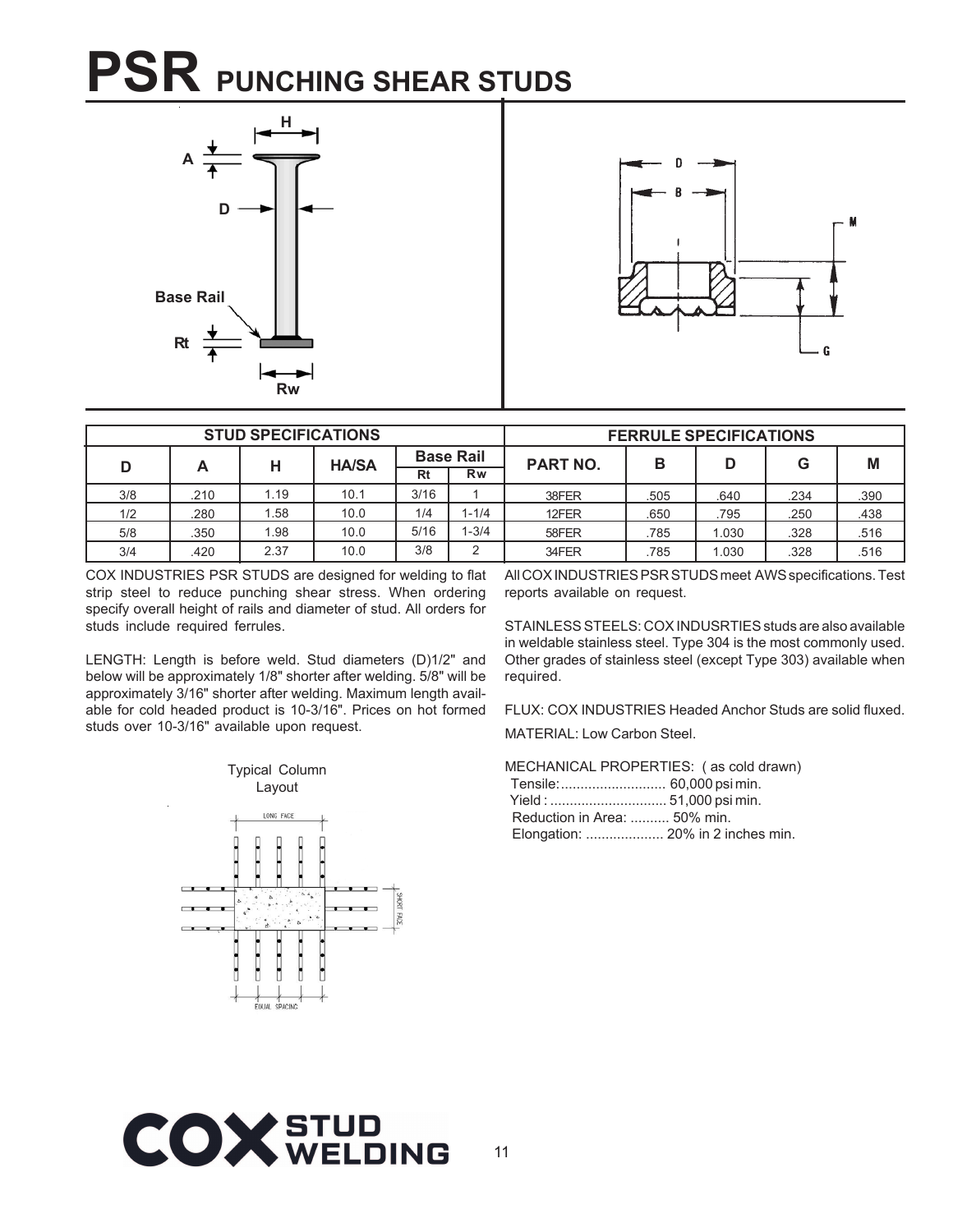### **REC RECTANGULAR STUDS**







|     |        | <b>STUD SPECIFICATIONS</b> |      |     |      |  |
|-----|--------|----------------------------|------|-----|------|--|
|     | Min. L |                            |      |     |      |  |
| 3/8 | 1/4    | 1/8                        | .130 | .34 | 74   |  |
| 5/8 | 5/16   | 1/8                        | .255 | .5  | 1.25 |  |
| 7/8 | 7/8    | 1/8                        | .505 |     | 1.25 |  |



| <b>FERRULE SPECIFICATIONS</b> |       |      |      |     |  |
|-------------------------------|-------|------|------|-----|--|
| STUD SIZE                     |       |      | M    |     |  |
| 3/8                           | 640   | .505 | .390 | 234 |  |
| 5/8 & 7/8                     | 1.093 | 916  | .436 | 234 |  |

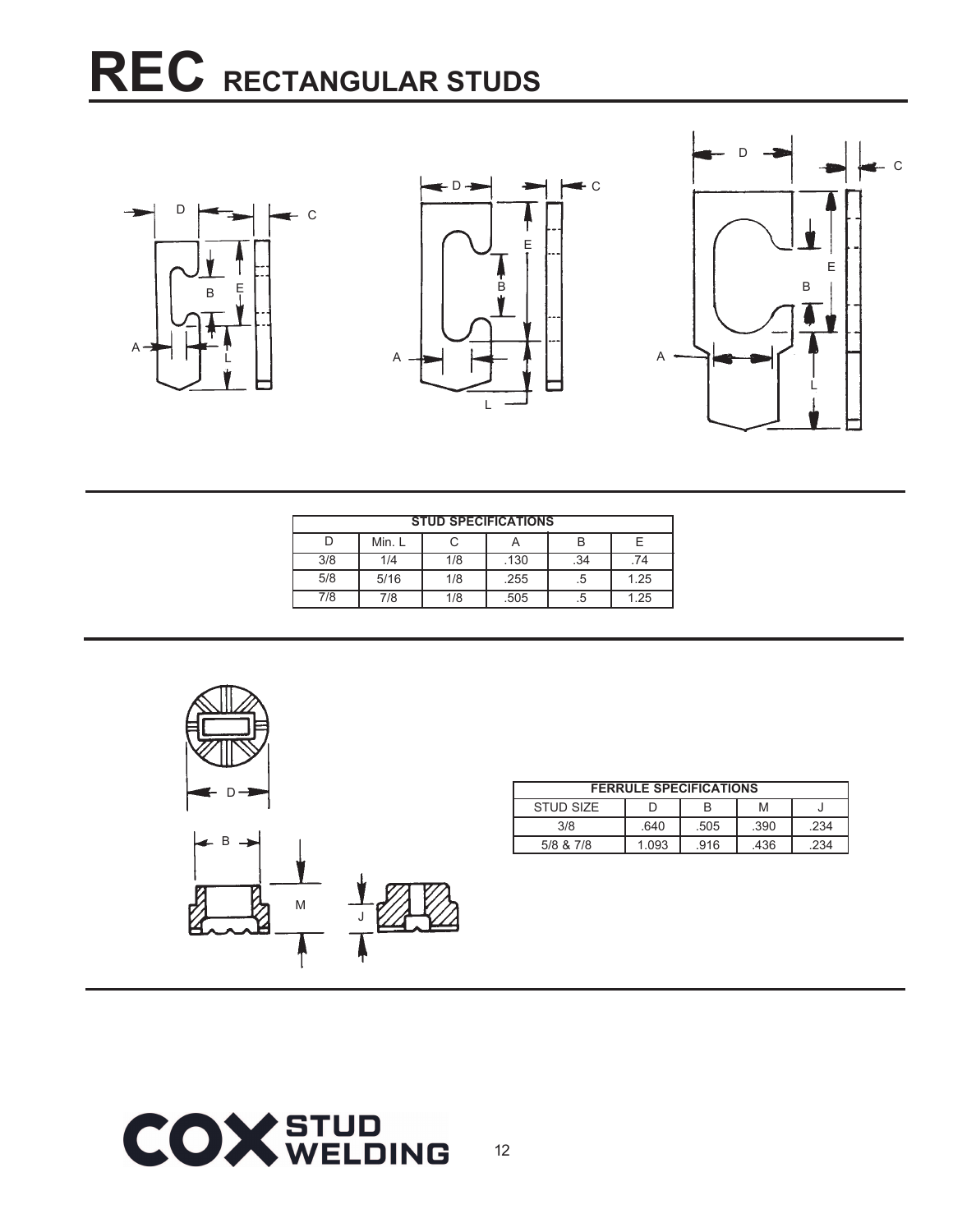





| <b>THREADED TAPER ADAPTOR</b> |         |  |  |  |
|-------------------------------|---------|--|--|--|
| <b>PART NO</b>                | COST    |  |  |  |
| <b>TADAPT</b>                 | \$19.50 |  |  |  |

| <b>CONNECTOR STUD</b>         |  |  |  |
|-------------------------------|--|--|--|
| <b>PART NO</b><br><b>COST</b> |  |  |  |
| \$19.50<br>COSTUD             |  |  |  |



| <b>CHUCK ADAPTOR</b>   |  |  |  |  |
|------------------------|--|--|--|--|
| <b>PART NO</b><br>COST |  |  |  |  |
| \$19.50<br>CADAPT      |  |  |  |  |



| <b>COLLET TAPER ADAPTOR</b>   |         |  |  |
|-------------------------------|---------|--|--|
| <b>PART NO</b><br><b>COST</b> |         |  |  |
| <b>BADAPT</b>                 | \$19.50 |  |  |
| <b>IADAPT</b>                 | \$19.50 |  |  |

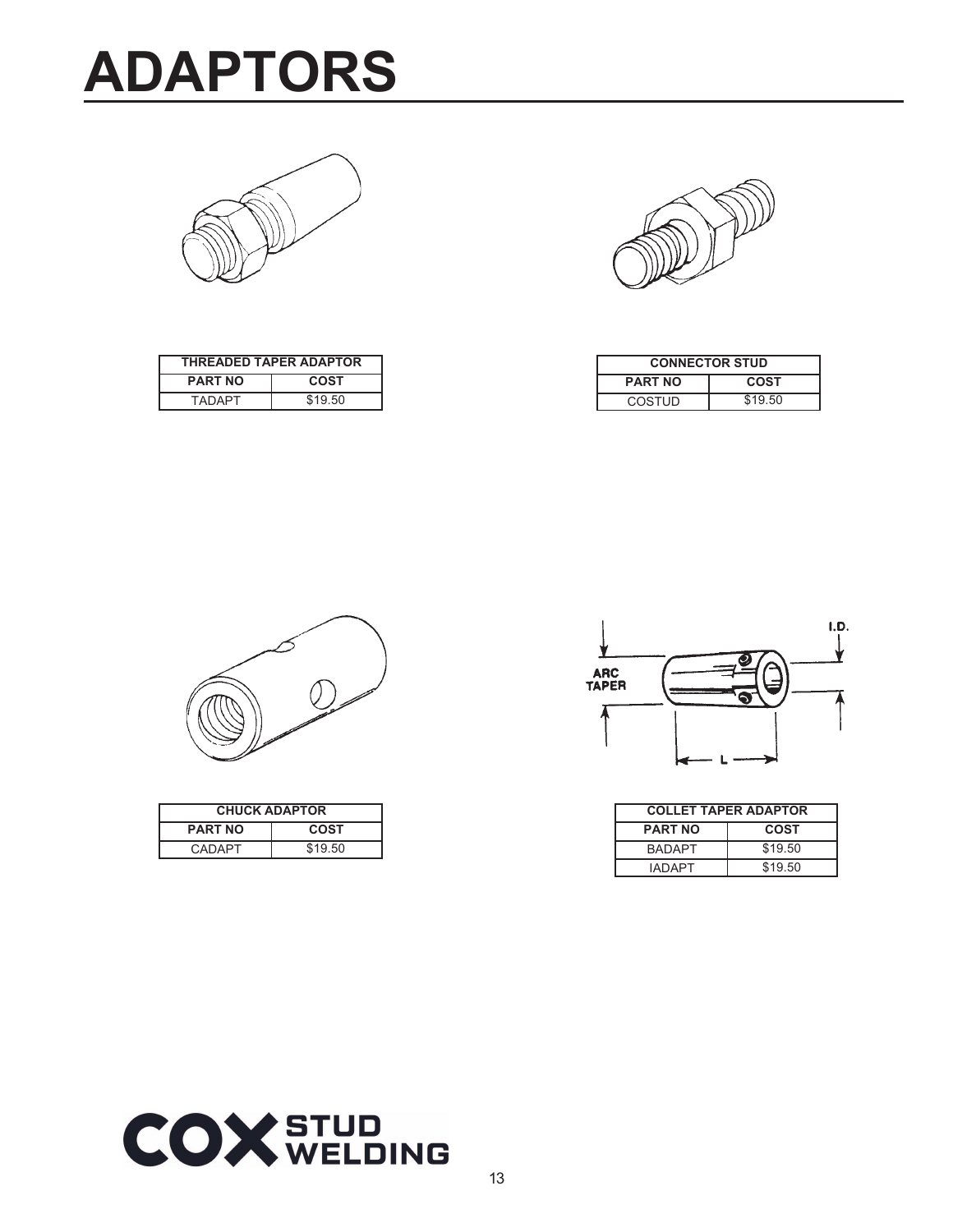### **CHUCKS**



| <b>RECTANGULAR CHUCKS</b> |                                   |         |  |  |
|---------------------------|-----------------------------------|---------|--|--|
| <b>STUD SIZE</b>          | <b>PART</b><br><b>COST</b><br>NO. |         |  |  |
| 1/8 X 1/4                 | CRFC <sub>12</sub>                | \$54.00 |  |  |
| 1/8 X 3/8                 | CREC <sub>13</sub>                | \$54.00 |  |  |
| $1/8$ X 5/8               | CREC <sub>15</sub>                | \$54.00 |  |  |
| 1/8 X 7/8                 | CREC <sub>17</sub>                | \$54.00 |  |  |
| $1/8 \times 1$            | CREC11                            | \$66.00 |  |  |
| 3/16 X 3/4                | CREC36                            | \$66.00 |  |  |
| $3/16 \times 1$           | CREC31                            | \$66.00 |  |  |

| <b>LONG STRAIGHT CHUCKS</b> |             |       |             |  |  |  |
|-----------------------------|-------------|-------|-------------|--|--|--|
| <b>STUD</b>                 | <b>PART</b> | L     | <b>COST</b> |  |  |  |
| <b>SIZE</b>                 | NO.         |       |             |  |  |  |
| #6 or                       | CDB#6L      | 4.750 | \$31.50     |  |  |  |
| $10$ ga                     |             |       |             |  |  |  |
| #8                          | CDB#8L      | 4.750 | \$31.50     |  |  |  |
| #10 or                      | CD#10L      | 4.750 | \$31.50     |  |  |  |
| 3/16                        |             |       |             |  |  |  |
| 1/4                         | CDB14L      | 4.750 | \$31.50     |  |  |  |
| 5/16                        | CDB51L      | 4.750 | \$31.50     |  |  |  |
| 3/8                         | CDB38L      | 4.750 | \$31.50     |  |  |  |
| 7/16                        | CDB71L      | 4.750 | \$31.50     |  |  |  |
| 1/2                         | CDB12L      | 4.750 | \$31.50     |  |  |  |
| 5/8                         | CDB58L      | 4.750 | \$31.50     |  |  |  |
| 3/4                         | CDB34L      | 4.750 | \$31.50     |  |  |  |

| STANDARD STRAIGHT CHUCKS   |                         |       |             |  |  |  |
|----------------------------|-------------------------|-------|-------------|--|--|--|
| <b>STUD</b><br><b>SIZE</b> | <b>PART</b><br>L<br>NO. |       | <b>COST</b> |  |  |  |
| #4 or<br>$12$ ga           | CDBA#4                  | 2.500 | \$19.00     |  |  |  |
| 11<br>ga                   | CDB11G                  | 2.500 | \$19.00     |  |  |  |
| #6 or<br>$10$ ga           | CDBA#6                  | 2.500 | \$19.00     |  |  |  |
| #8                         | CDBA#8                  | 2.500 | \$19.00     |  |  |  |
| #10 or<br>3/16             | CDB#10                  | 2.500 | \$19.00     |  |  |  |
| 1/4                        | CDBA14                  | 2.500 | \$19.00     |  |  |  |
| 5/16                       | CDBA51                  | 2.500 | \$19.00     |  |  |  |
| 3/8                        | CDBA38                  | 2.500 | \$19.00     |  |  |  |
| 7/16                       | CDBA71                  | 2.500 | \$19.00     |  |  |  |
| 1/2                        | CDBA12                  | 2.500 | \$19.00     |  |  |  |
| 5/8                        | CDBA58                  | 2.500 | \$28.00     |  |  |  |
| 3/4                        | CDBA34                  | 2.500 | \$28.00     |  |  |  |
| 7/8                        | CDBA78                  | 2.500 | \$28.00     |  |  |  |



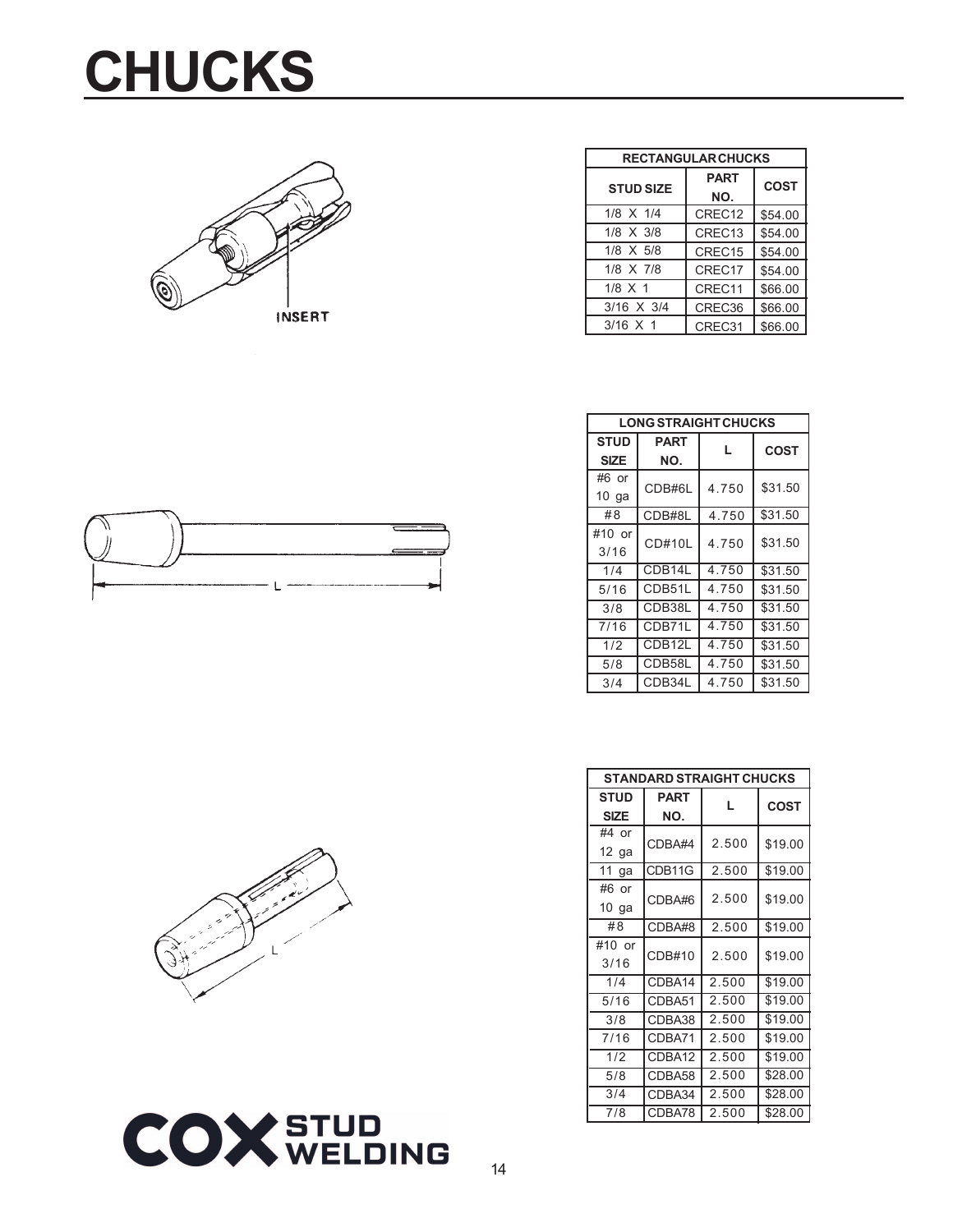# **CHUCKS**



| <b>BENT STUD CHUCKS</b> |             |               |             |              |  |  |
|-------------------------|-------------|---------------|-------------|--------------|--|--|
| <b>STUD SIZE</b>        | <b>PART</b> | 45 $^{\circ}$ | <b>PART</b> | $90^{\circ}$ |  |  |
|                         | <b>NO</b>   | <b>COST</b>   | <b>NO</b>   | <b>COST</b>  |  |  |
| 1/4                     | CB1445      | \$75.00       | CB1490      | \$72.00      |  |  |
| 3/8                     | CB3845      | \$75.00       | CB3890      | \$72.00      |  |  |
| 1/2                     | CB1245      | \$75.00       | CB1290      | \$72.00      |  |  |
| 5/8                     | CB5845      | \$90.00       | CB5890      | \$90.00      |  |  |
| 3/4                     | CB3445      | \$90.00       | CB3490      | \$90.00      |  |  |



| <b>MALE STYLE CHUCKS</b> |                   |             |  |  |
|--------------------------|-------------------|-------------|--|--|
| <b>TAP SIZE</b>          | <b>PART</b><br>NΟ | <b>COST</b> |  |  |
| $10 - 24$                | CM1024            | \$18.50     |  |  |
| $10 - 32$                | CM1032            | \$18.50     |  |  |
| $1/4 - 20$               | CM1420            | \$18.50     |  |  |
| $5/16 - 18$              | CM5116            | \$18.50     |  |  |
| $3/8 - 16$               | CM3816            | \$19.50     |  |  |
| $1/2 - 13$               | CM1213            | \$19.50     |  |  |
| $5/8 - 11$               | CM5811            | \$25.00     |  |  |

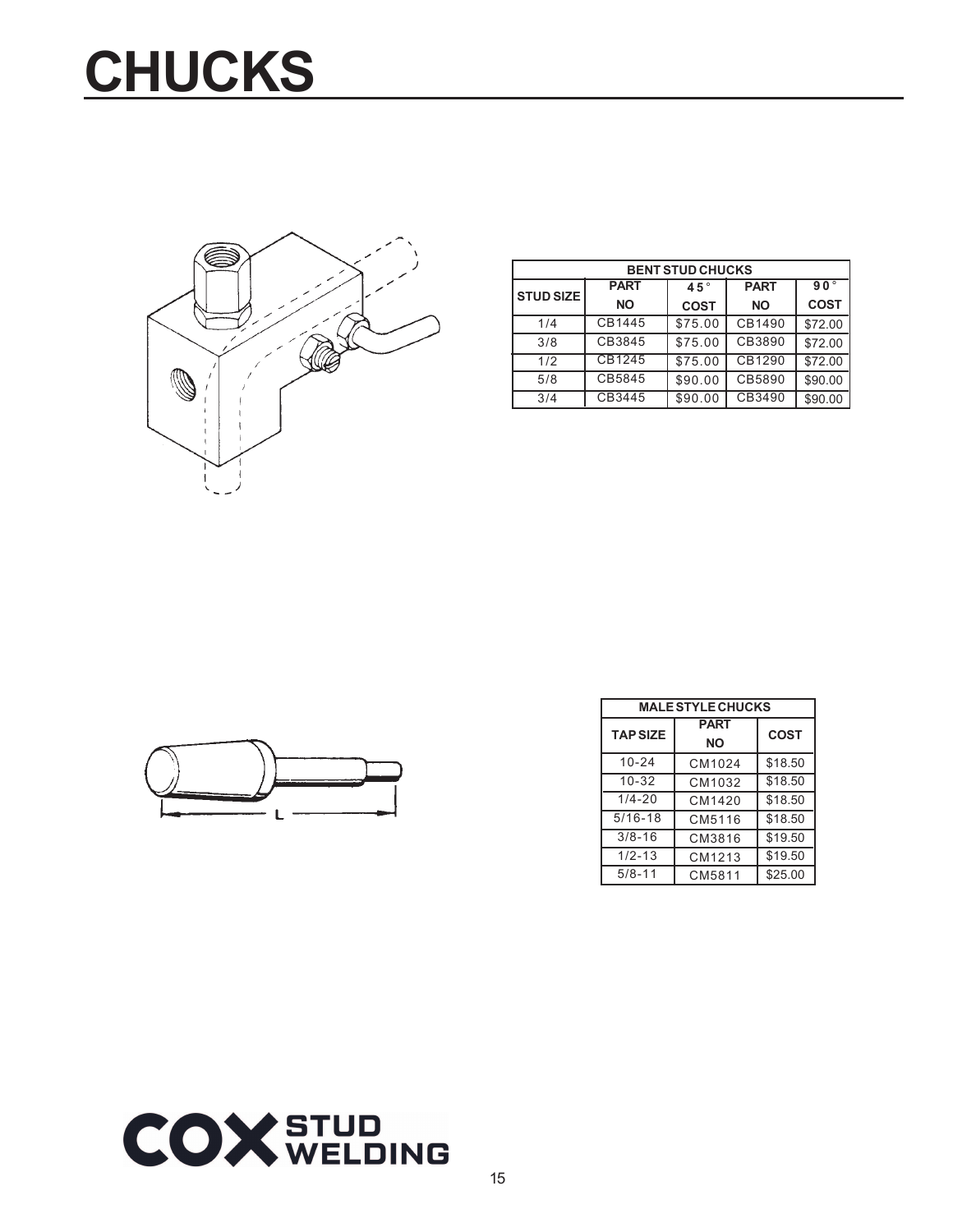### **CHUCKS**



| <b>CONCRETE ANCHOR CHUCKS</b> |                             |         |  |  |  |
|-------------------------------|-----------------------------|---------|--|--|--|
| <b>STUD</b>                   | <b>CHUCK</b>                |         |  |  |  |
| <b>SIZE</b>                   | <b>COST</b><br><b>PART#</b> |         |  |  |  |
| 1/4                           | CDBA12                      | \$18.50 |  |  |  |
| CDBA34<br>\$27.50<br>3/8      |                             |         |  |  |  |



| <b>CONCRETE ANCHOR CHUCKS</b>                              |        |             |                      |         |                    |             |
|------------------------------------------------------------|--------|-------------|----------------------|---------|--------------------|-------------|
| <b>CHUCK</b><br><b>STUD</b><br><b>BASE "A"</b><br>TINE "B" |        |             |                      |         |                    |             |
| <b>SIZE</b>                                                | PART#  | <b>COST</b> | PART#<br><b>COST</b> |         | PART#              | <b>COST</b> |
| 3/8                                                        | CHA382 | \$44.50     | BASE38               | \$24.00 | CTIN38             | \$20.00     |
| 1/2                                                        | CHCA12 | \$44.50     | <b>IBASE12</b>       | \$24.00 | CTIN <sub>12</sub> | \$20.00     |
| 5/8                                                        | CHCA58 | \$44.50     | BASE58               | \$24.00 | CTIN58             | \$20.00     |



| <b>SHEAR CONNECTOR CHUCKS</b> |                                             |             |                |             |              |             |
|-------------------------------|---------------------------------------------|-------------|----------------|-------------|--------------|-------------|
| <b>STUD</b>                   | <b>CHUCK</b><br><b>BASE "A"</b><br>TINE "B" |             |                |             |              |             |
| <b>SIZE</b>                   | PART#                                       | <b>COST</b> | <b>PART#</b>   | <b>COST</b> | <b>PART#</b> | <b>COST</b> |
| 3/4                           | CHCA34                                      |             | \$44.50 BASE34 | \$24.00     | CTIN34       | \$20.00     |
| 7/8                           | CHCA78                                      |             | \$44.50 BASE78 | \$24.00     | CTIN78       | $1$ \$20.00 |

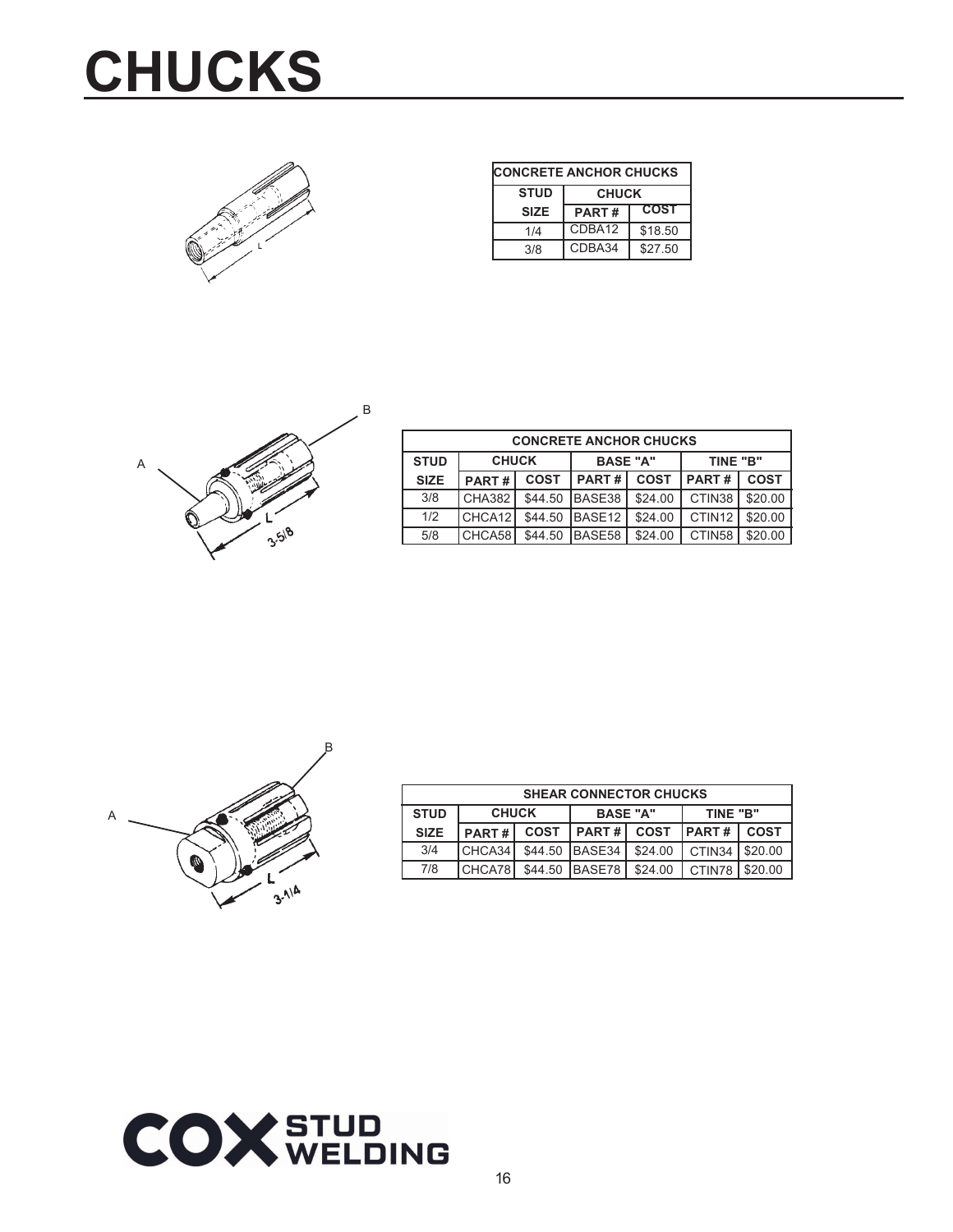### **COLLETS**



|                  | <b>COLLETS</b><br>"R" |             |  |  |  |
|------------------|-----------------------|-------------|--|--|--|
| <b>STUD SIZE</b> | <b>PART</b><br>NΟ     | <b>COST</b> |  |  |  |
| $#2$ or          | B#2COL                | \$10.00     |  |  |  |
| 14 ga            |                       |             |  |  |  |
| #4 or            | B#4COL                | \$10.00     |  |  |  |
| $12$ ga          |                       |             |  |  |  |
| #5 or            | B#5COL                | \$10.00     |  |  |  |
| 1/8              |                       |             |  |  |  |
| #6 or            | B#6COL                | \$10.00     |  |  |  |
| 10 <sub>ga</sub> |                       |             |  |  |  |
| #8               | B#8COL                | \$10.00     |  |  |  |
| #10 or           | <b>B#10CO</b>         | \$10.00     |  |  |  |
| 3/16             |                       |             |  |  |  |
| 1/4              | <b>B1/4CO</b>         | \$10.00     |  |  |  |
| 5/16             | <b>B5/1CO</b>         | \$10.00     |  |  |  |
| 3/8              | <b>B3/8CO</b>         | \$10.00     |  |  |  |

\* "B" COLLET STOPS ARE AVAILABLE \* METRIC SIZES ARE AVAILABLE



| <b>INSERT COLLETS</b> |              |             |             |  |  |
|-----------------------|--------------|-------------|-------------|--|--|
| <b>STUD</b>           |              | <b>PART</b> | <b>COST</b> |  |  |
| DIA.                  | <b>DEPTH</b> | ΝO          |             |  |  |
|                       | 1/4          | CI#42       |             |  |  |
| 12 ga<br>or           | 3/8          | CI#43       | \$10.00     |  |  |
| #4                    | 1/2          | CI#44       |             |  |  |
|                       | 1            | CI#48       |             |  |  |
|                       | 1/4          | CI#52       |             |  |  |
| 1/8                   | 3/8          | CI#53       | \$10.00     |  |  |
| or                    | 1/2          | CI#54       |             |  |  |
| #5                    | 1            | CI#58       |             |  |  |
| $10g$ a               | 1/4          | CI#62       |             |  |  |
|                       | 3/8          | CI#63       |             |  |  |
| or<br>#6              | 1/2          | CI#64       | \$10.00     |  |  |
|                       | 1            | CI#68       |             |  |  |
|                       | 1/4          | CI#82       |             |  |  |
| #8                    | 3/8          | CI#83       | \$10.00     |  |  |
|                       | 1/2          | CI#84       |             |  |  |
|                       | $\mathbf{1}$ | CI#88       |             |  |  |
| 3/16                  | 1/4          | CI#102      |             |  |  |
| or                    | 3/8          | CI#103      | \$10.00     |  |  |
| #10                   | 1/2          | CI#104      |             |  |  |
|                       | 1            | CI#108      |             |  |  |
|                       | 1/4          | CI1/42      |             |  |  |
|                       | 3/8          | CI1/43      | \$10.00     |  |  |
| 1/4                   | 1/2          | CI1/44      |             |  |  |
|                       | 1            | CI1/48      |             |  |  |
|                       | 1/2          | CI5/14      |             |  |  |
| 5/16                  | 3/4          | CI5/16      | \$10.00     |  |  |
|                       | 1            | CI5/18      |             |  |  |
|                       | 1/2          | CI3/84      |             |  |  |
| 3/8                   | 3/4          | CI3/86      | \$10.00     |  |  |
|                       | 1            | CI3/88      |             |  |  |

\* SPECIAL DEPTHS ARE AVAILABLE

\* METRIC SIZES ARE AVAILABLE

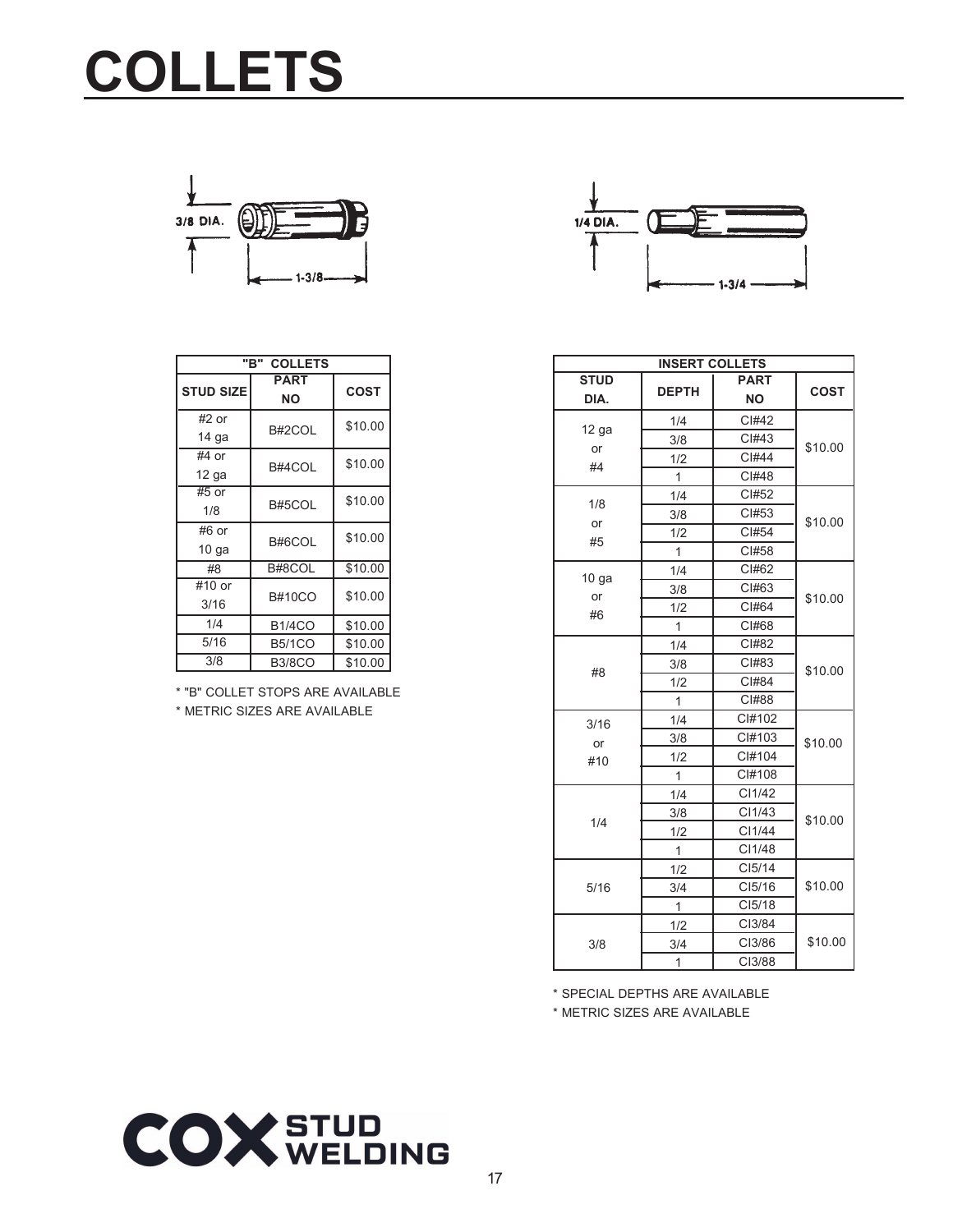



| <b>STANDARD CLOSED FEET</b> |                                     |       |             |  |  |
|-----------------------------|-------------------------------------|-------|-------------|--|--|
| <b>PART</b><br><b>NO</b>    | <b>FERRULE GRIP</b><br><b>RANGE</b> | А     | <b>COST</b> |  |  |
| <b>SFOOTC</b>               | $1/8 - 1/2$                         | .875  | \$30.00     |  |  |
| <b>MFOOTC</b>               | $5/8 - 3/4$                         | 1.156 | \$30.00     |  |  |
| <b>LEOOTC</b>               | $7/8 - 1$                           | 1.750 | \$30.00     |  |  |



| <b>STANDARD SPLIT FOOT</b> |                                     |       |              |  |
|----------------------------|-------------------------------------|-------|--------------|--|
| <b>PART</b><br><b>NO</b>   | <b>FERRULE GRIP</b><br><b>RANGE</b> | A     | <b>COST</b>  |  |
| <b>SFOOTS</b>              | $1/8 - 1/2$                         |       | .875 \$30.00 |  |
| <b>MFOOTS</b>              | $5/8 - 3/4$                         | 1.156 | \$30.00      |  |
| <b>LFOOTS</b>              | $7/8 - 1$                           | 1.750 | \$30.00      |  |



| <b>COMBINATION FOOT &amp; GRIPS</b> |                                |       |             |  |
|-------------------------------------|--------------------------------|-------|-------------|--|
| <b>PART</b><br>ΝO                   | <b>STUD</b><br><b>DIAMETER</b> | A     | <b>COST</b> |  |
| CFG1/4                              | 1/4                            | .410  | \$30.00     |  |
| <b>CFG5/1</b>                       | 5/16                           | .470  | \$30.00     |  |
| <b>CFG3/8</b>                       | 3/8                            | .530  | \$30.00     |  |
| <b>CFG7/1</b>                       | 7/16                           | .610  | \$30.00     |  |
| CFG1/2                              | 1/2                            | .680  | \$30.00     |  |
| <b>CFG5/8</b>                       | 5/8                            | .810  | \$30.00     |  |
| CFG3/4                              | 3/4                            | 1.060 | \$30.00     |  |
| CFG7/8                              | 7/8                            | 1.240 | \$30.00     |  |

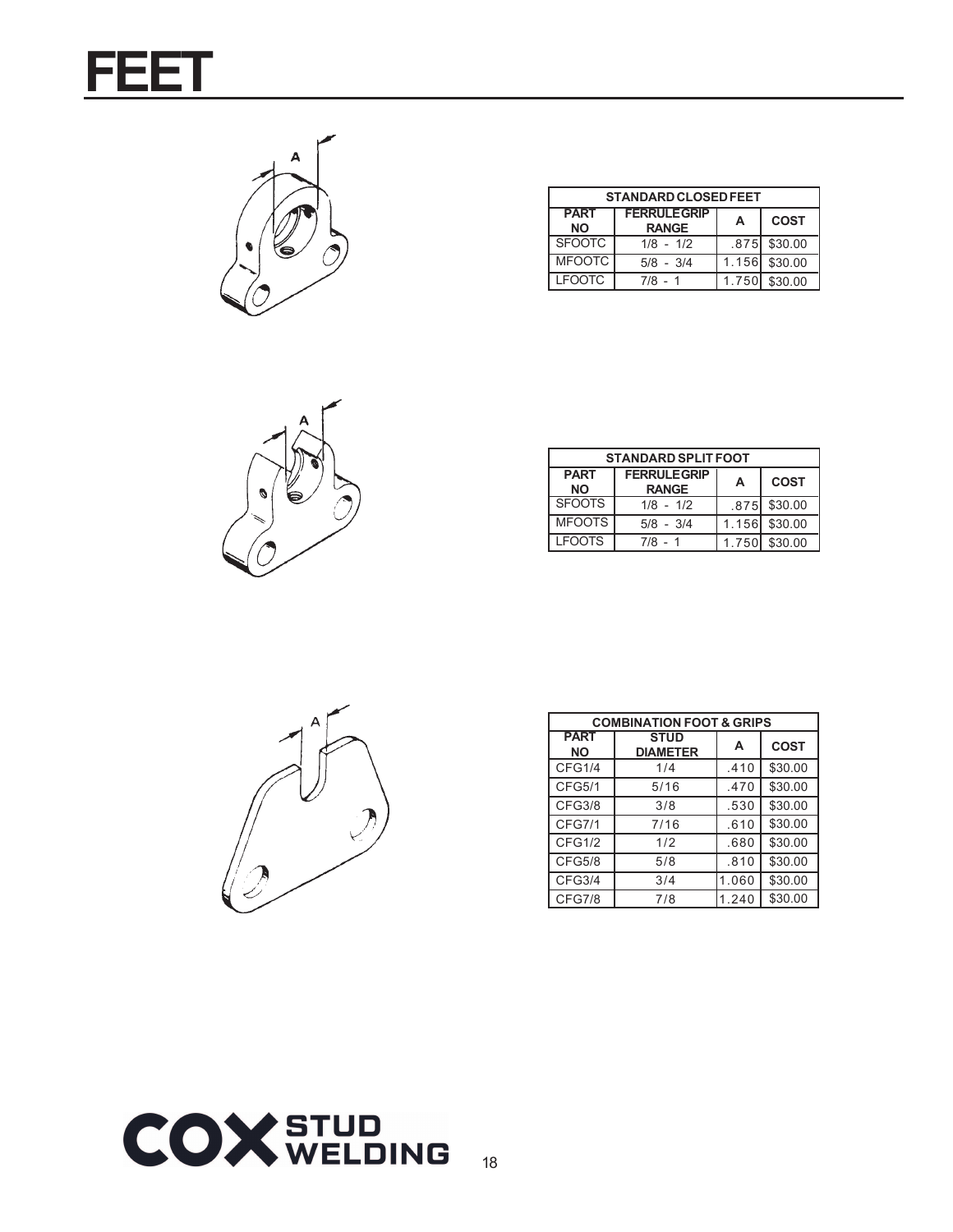### **GRIPS**



| <b>STANDARD CLOSED GRIPS</b> |                          |       |       |       |             |
|------------------------------|--------------------------|-------|-------|-------|-------------|
| <b>STUD</b><br><b>SIZE</b>   | <b>PART</b><br><b>NO</b> | A     | в     | L     | <b>COST</b> |
| 3/16                         | CFG31S                   | .325  | .875  | .875  | \$8.50      |
| 1/4                          | CFG14S                   | .400  | .875  | .875  | \$8.50      |
| 5/16                         | CFG51S                   | .465  | .875  | .875  | \$8.50      |
| 3/8                          | CFG38S                   | .525  | .875  | .875  | \$8.50      |
| 7/16                         | CFG71S                   | .605  | .875  | .875  | \$8.50      |
| 1/2                          | CFG12S                   | .670  | .875  | .875  | \$8.50      |
| 5/8                          | CFG58S                   | .805  | 1.156 | 1.000 | \$11.00     |
| 3/4                          | CFG34S                   | 1.050 | 1.156 | 1.000 | \$11.00     |
| 7/8                          | CFG78S                   | 1.230 | 1.750 | 1.000 | \$11.00     |
| 1                            | CFG1S                    | 1.425 | 1.750 | 1.000 | \$11.00     |



|                            | <b>STANDARD SPLIT GRIPS</b> |       |       |       |             |
|----------------------------|-----------------------------|-------|-------|-------|-------------|
| <b>STUD</b><br><b>SIZE</b> | <b>PART</b><br><b>NO</b>    | А     | в     |       | <b>COST</b> |
| 3/16                       | SFG31S                      | .325  | .875  | .875  | \$8.50      |
| 1/4                        | SFG14S                      | .400  | .875  | .875  | \$8.50      |
| 5/16                       | SFG51S                      | .465  | .875  | .875  | \$8.50      |
| 3/8                        | SFG38S                      | .525  | .875  | .875  | \$8.50      |
| 7/16                       | SFG71S                      | .605  | .875  | .875  | \$8.50      |
| 1/2                        | SFG12S                      | .670  | .875  | .875  | \$8.50      |
| 5/8                        | SFG58S                      | .805  | 1.156 | 1.000 | \$11.00     |
| 3/4                        | SFG34S                      | 1.050 | 1.156 | 1.000 | \$11.00     |
| 7/8                        | SFG78S                      | 1.230 | 1.750 | 1.000 | \$11.00     |
| 1                          | SFG1S                       | 1.425 | 1.750 | 1.000 | \$11.00     |



| <b>45 DEGREE FERRULE SPLIT GRIPS</b>                                            |        |      |      |       |         |
|---------------------------------------------------------------------------------|--------|------|------|-------|---------|
| <b>STUD</b><br><b>PART</b><br>в<br><b>COST</b><br>А<br><b>SIZE</b><br><b>NO</b> |        |      |      |       |         |
| 3/8                                                                             | SFG38A | .875 | .875 | 2.500 | \$42.00 |
| 1/2                                                                             | SFG12A | 875  | .875 | 2.500 | \$42.00 |



| <b>LONG SPLIT GRIPS</b>    |                          |       |       |       |             |
|----------------------------|--------------------------|-------|-------|-------|-------------|
| <b>STUD</b><br><b>SIZE</b> | <b>PART</b><br><b>NO</b> | A     | в     |       | <b>COST</b> |
| 1/4                        | SFG14L                   | .400  | .875  | 1.500 | \$11.00     |
| 3/8                        | SFG38L                   | .525  | .875  | 2.000 | \$11.00     |
| 1/2                        | SFG12L                   | .670  | .875  | 2.000 | \$11.00     |
| 5/8                        | SFG58L                   | .805  | 1.156 | 2.000 | \$13.00     |
| 3/4                        | SFG34L                   | 1.050 | 1.156 | 2.375 | \$13.00     |

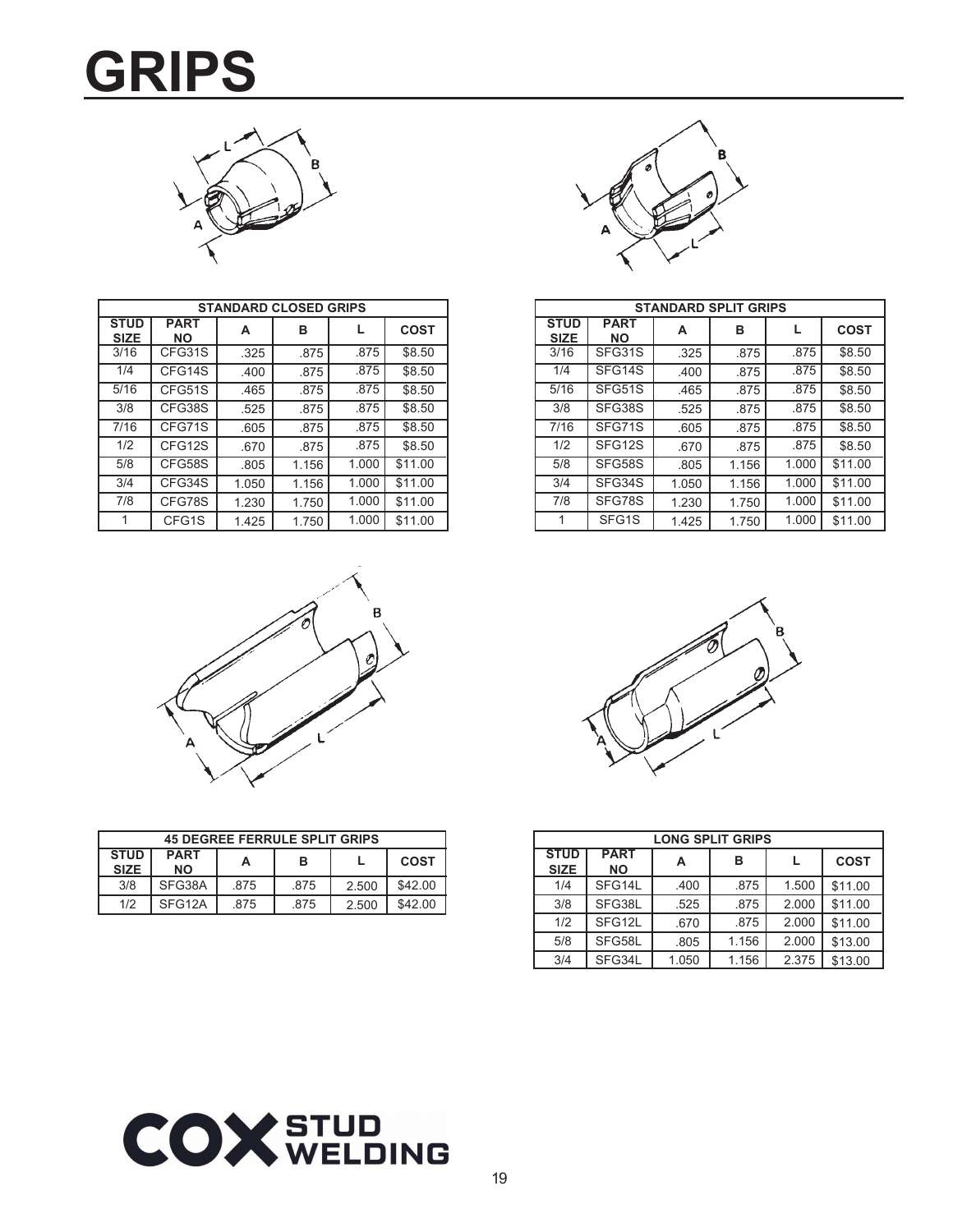### **SC ACCESSORIES**

**FERRULE HOLDER**



| <b>FOOT EXTENSION ASSEMBLY</b> |                               |                           |             |
|--------------------------------|-------------------------------|---------------------------|-------------|
| <b>PART NO</b>                 |                               | <b>COST</b>               |             |
| <b>FTEXAS</b>                  |                               | \$67.00                   |             |
|                                |                               | <b>FERRULE HOLDER "A"</b> |             |
| <b>SIZE</b>                    | <b>PART NO</b>                |                           | <b>COST</b> |
| 5/8                            | SCFH58                        |                           | \$22.50     |
| 3/4                            | SCFH34                        |                           | \$22.50     |
| 7/8                            | SCFH78                        |                           | \$22.50     |
|                                |                               | <b>FOOT EXTENSION "B"</b> |             |
|                                | <b>COST</b><br><b>PART NO</b> |                           |             |
| <b>FOOTEX</b>                  |                               | \$22.50                   |             |
| <b>THRU DECK FOOT "C"</b>      |                               |                           |             |
| <b>PART NO</b>                 |                               | COST                      |             |
|                                | <b>TDFOOT</b>                 | \$22.50                   |             |

| <b>BIPOD FOOT</b> |  |
|-------------------|--|
| " ^ "             |  |

**FERRULE GRIP**

| "A" | H<br>R |
|-----|--------|
|     |        |
|     |        |
|     |        |
|     |        |
|     |        |
|     |        |
|     |        |
|     |        |
|     |        |
|     |        |
|     |        |
|     |        |

| ו טט דע      |                            |                |             |             |
|--------------|----------------------------|----------------|-------------|-------------|
| "в"<br>"А"   | <b>BIPOD FOOT ASSEMBLY</b> |                |             |             |
|              | <b>PART NO</b>             |                | <b>COST</b> |             |
|              | <b>BPFTAS</b>              |                | \$74.00     |             |
| $\mathbb{Q}$ | <b>BIPOD FOOT "A"</b>      |                |             |             |
|              |                            | <b>PART NO</b> | <b>COST</b> |             |
|              | <b>BPFOOT</b>              |                | \$52.00     |             |
|              | <b>FERRULE GRIP "B"</b>    |                |             |             |
|              | <b>SIZE</b>                | <b>PART NO</b> |             | <b>COST</b> |
|              | 1/2                        | SCFG12         |             | \$22.50     |
|              | 5/8                        | SCFG58         |             | \$22.50     |
|              | 3/4                        | SCFG34         |             | \$22.50     |
|              | 7/8                        | SCFG78         |             | \$22.50     |